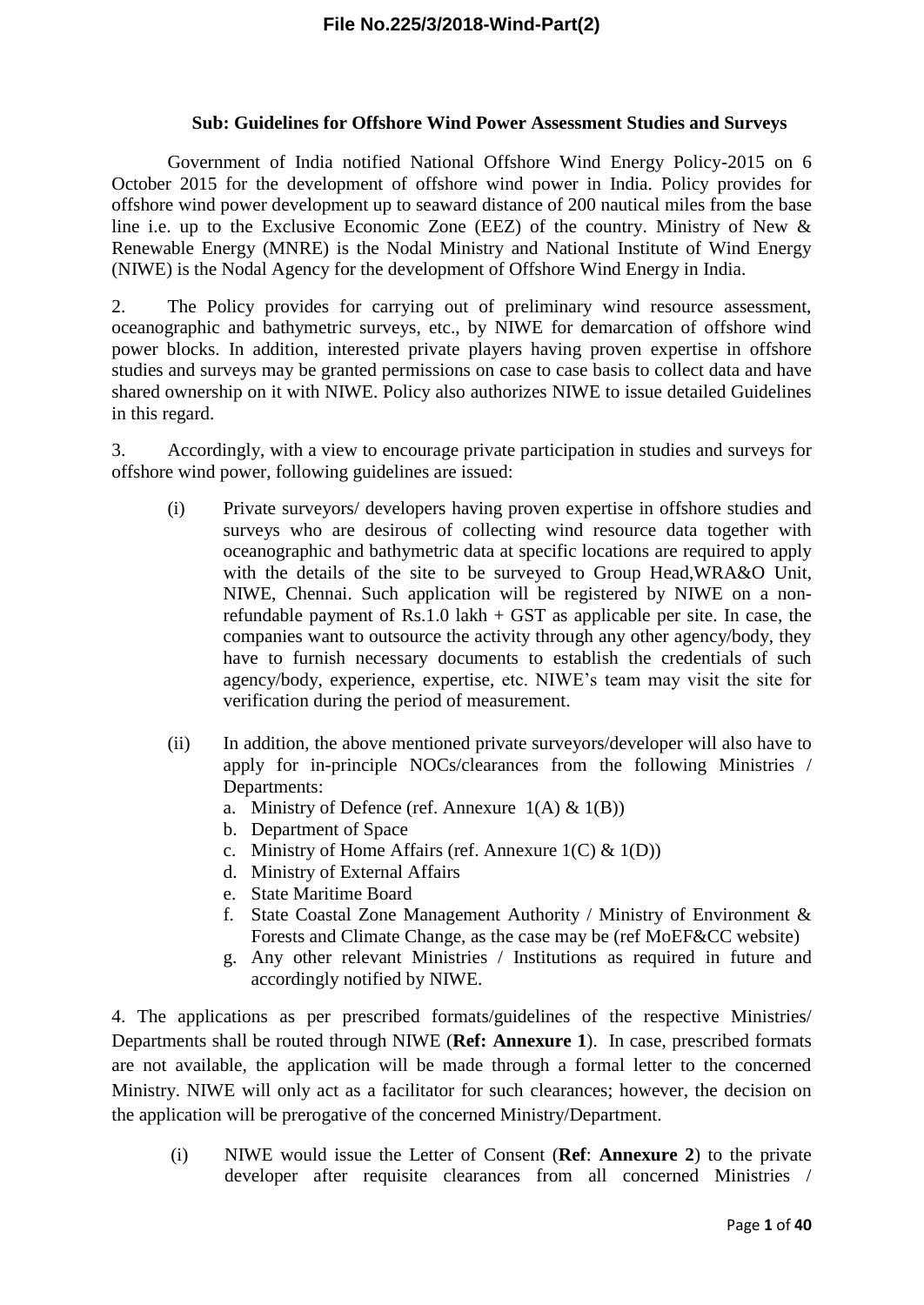Departments. This 'Letter of Consent' would be valid for a period of six months and extendable to a maximum of one year. The private developer must commence the survey activity within this period.

- (ii) Offshore wind energy related data can be collected by any offshore wind developer only with prior permission of NIWE/MNRE. Interested private entities will be allowed to collect the wind data only, before finalization of bids. They will however not be allowed to collect the undersea oceanographic and bathymetric data before finalization of bids. Only the winning bidder will be considered to carryout detailed survey for collecting oceanographic and bathymetry data only after issue of Letter of Award (LoA).
- (iii) A monitoring committee under the chairmanship of DG, NIWE will be constituted to monitor the progress and recommend necessary action in case of unsatisfactory progress of a project.
- (iv) NIWE has the rights to refuse permission to an entity on grounds of national security without giving specific details/reasons. NIWE also has the right to refuse certain areas for offshore wind power assessment studies and surveys.
- (v) The data/information so collected through the exercise would be shared with NIWE. The private surveyors/developers will submit an undertaking to NIWE (**Ref: Annexure 3**) to the effect that any data/ information collected through surveys and studies under permission granted by NIWE will not be concealed or suppressed from NIWE. In addition, they will also give an undertaking that they will not undertake any other activity which has potential to damage environment and compromise security of the country within the allocated area. This undertaking shall be submitted to NIWE before issuance of Letter of Consent.
- (vi) Procedure, methodology, equipment, height of the mast (Maximum height of 200 m) / LiDAR measurements shall be followed as per standards adopted (**Ref: Annexure 4**) and accepted universally for all private developers, for carrying out wind resource assessment study on their own. The measurement should be adequate with wind data for a minimum period of one continuous year (Uninterrupted). Data availability of minimum 90% is to be ensured.
- (vii) The private developer shall inform to NIWE the geo- coordinates, nearest available port, the name of the coast for the location where it is proposed to install the Mast / LiDAR.
- (viii) The maximum seabed area allocated for up to 200m mast will be 300m x 300m. The seabed area allocated for LiDAR measurements will be an area with 20 m radius around the point location. However, the requirement of additional footprint area will be allowed on case to case basis.
	- (ix) The raw wind data as collected, in convertible binary / ASCII formats **(Ref: Annexure 5**) shall be submitted by the private surveyors/developers to NIWE. In case the developer wants the data to be certified, the submitted data on the wind, oceanographic/bathymetric will be examined and certified by NIWE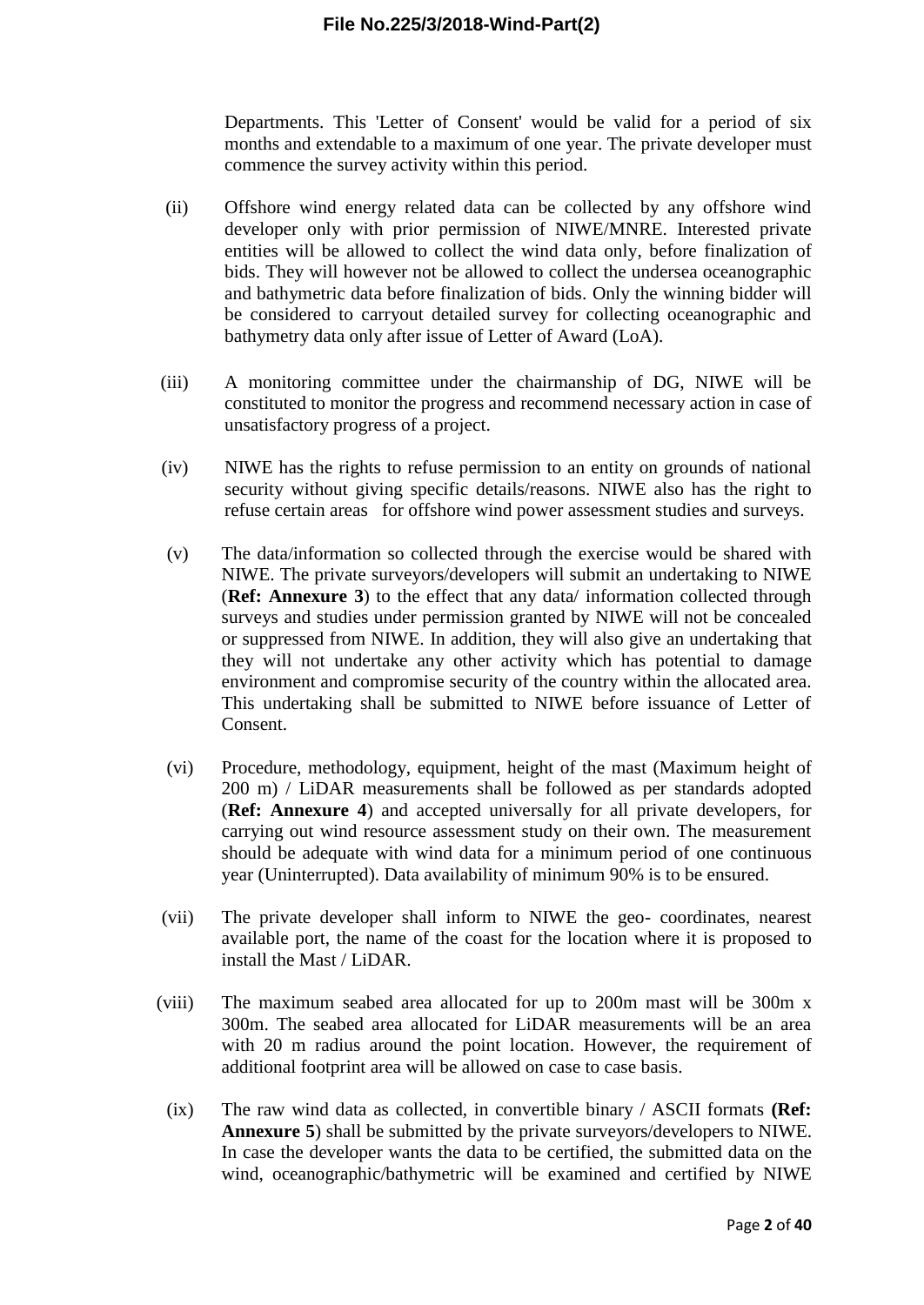with reference to the details submitted by them on the wind monitoring station under appropriate agreement (**Ref: Annexure 6**) between the private surveyors/developers and NIWE for which NIWE will charge a fee of Rs. 5.0 lakh (plus GST as applicable) to be paid as advance in full.

NIWE will have unconditional rights for the use of survey data and maps for the purposes of the International Competitive Bidding / other government purposes. However, NIWE would seek prior approval of MoD for usage of oceanographic and seabed data for the purpose of International Competitive Bidding.

- (x) NIWE would retain the option for offering the same area to more than one company, should an interest be expressed or for expediting the survey. The allocation of the particular point location will be based on guidelines.
- (xi) The private surveyors/developers shall have no right to allocation of offshore wind block on account of the surveys and studies carried out by him. Allocation of offshore wind energy blocks will be done through International Competitive Bidding (ICB) only.
- (xii) All data of the site will be treated as part of NIWE data bank and can be utilised by NIWE for development of the offshore wind energy. NIWE/Ministry would be at liberty to invite bids for setting up wind power projects in such sites.
- (xiii) The private surveyors/developers will have a right over the data. However, they will not be permitted to generate revenue by selling data to any third party. The data shall be treated as confidential and property of Government of India and shall not be shared with any other entity except the Government of India. After the bid/after the project is established, the data shall be handed over to Government of India in toto.
- (xiv) On completion of measurement, any permanent / temporary structures and floating materials (debris) shall be properly collected and disposed as per the regulations of CRZ / Maritime operations. NIWE may seek refundable financial guarantees from the private investor for decommissioning activity.
- (xv) A detailed design and methodology of installation should be submitted to NIWE before taking up the project and as-built drawings should also be submitted after completion of work.
- (xvi) In case of any ambiguity in interpretation of any of the provisions of these Guidelines, the decision of NIWE shall be final.

**DG, NIWE**

#### **To All concerned Ministries / Departments.**

**Annexure 1**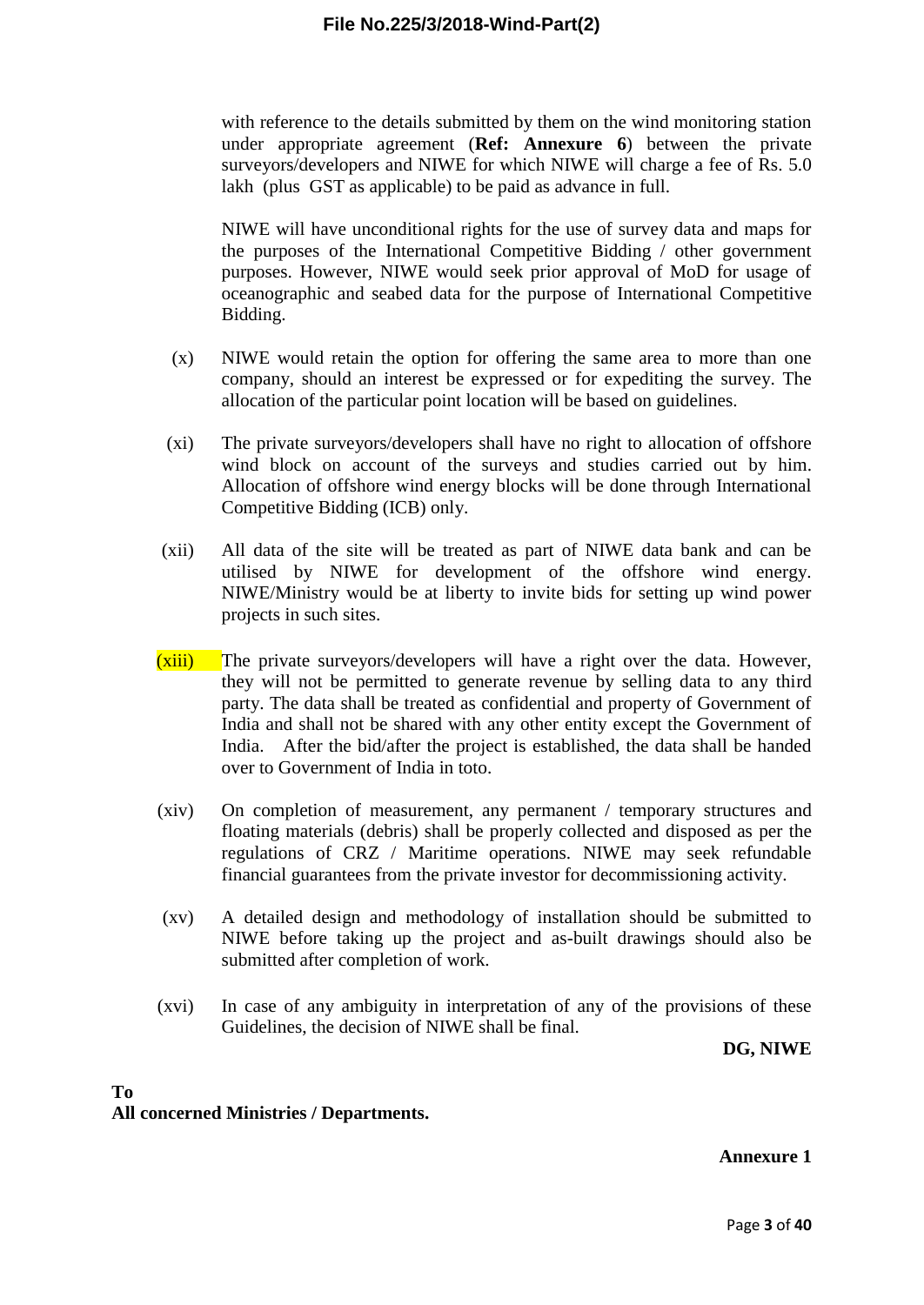#### **Application Form**

## **(To carry out Non-exclusive Offshore Surveys/studies in Indian territorial waters/ Exclusive Economic Zone of India)**

#### **1. Company details**

Name of the company Registered office Address Experience in carrying out Offshore related surveys/similar oceanographic studies Email Contact telephone Fax No.

#### **2. Survey details (Use separate sheet if necessary)**

Details of the survey Area Location (Proposed Geographical Coordinates) Proposal

#### **3. The method of measurement (met mast or Remote sensing instrument)**

#### **4. List of Major Equipment to be used**

Equipment Name: Make / model: Sl. No: Calibration status: Claibration due :

#### **5. Application fee details**

Demand Draft No. Name of bank Amount Date of issue

#### **6. Contact person details**

Name Position Nationality Address in India Email Contact telephone Fax No. Signature

Contd..

**Annexure 1 (contd.)**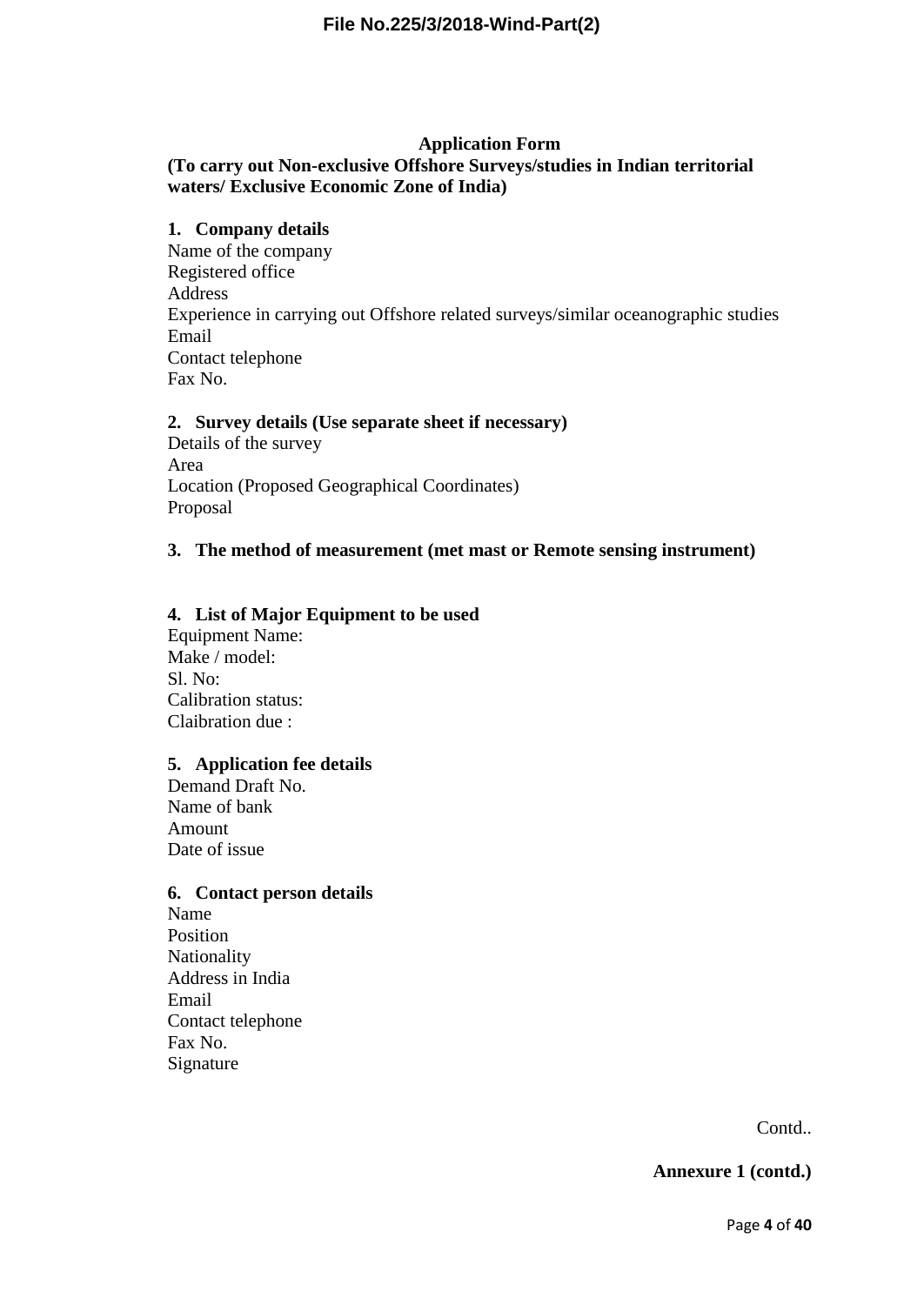#### **7. Authorised signatory details**

Name Position of Signatory Nationality Email Address Contact telephone Fax No. Signature

#### **Note:**

- i. The full registered name of the company shall be mentioned in the Application Form precisely as mentioned in its Certificate of Incorporation and the copy of valid Certificate of Incorporation shall be enclosed. In case the work is outsourced to a vendor, the 'Company Details' of the vendor should also be attached separately.
- ii. The Application Form shall also enclose the proposal details mentioned at Survey details (Sl. No 2) with all relevant documents.
- iii. The Application Form must be accompanied with a fee of Rs.1,00,000/- (plus GST as applicable). The payment of the non refundable Application fee should be payable by crossed A/c Payee's Bank Draft / Banker's Cheque drawn in favour of National Institute of Wind Energy, Chennai, payable at par at Chennai.
- iv. The Contact person is an authorized representative of the company in India and his address must be a valid physical address within India for correspondences relating to this Application. Letter of Authorization to this effect shall also be enclosed.
- v. The Application Form must be signed by the authorized signatory of the company and Letter of Authorization to this effect shall also be enclosed.
- vi. By signing the Application Form, the authorized signatory declares that the information provided in the Application Form is true and correct.
- vii. In case the space in this Application Form is insufficient to include all relevant details, state "see attached sheet" appropriately and attach extra sheets to the Application Form.
- viii. The duly completed Application Form should be forwarded to The Group Head (WRA&O), National Institute of Wind Energy, 657, Velachery Tambaram High Road , Pallikaranai - 600 100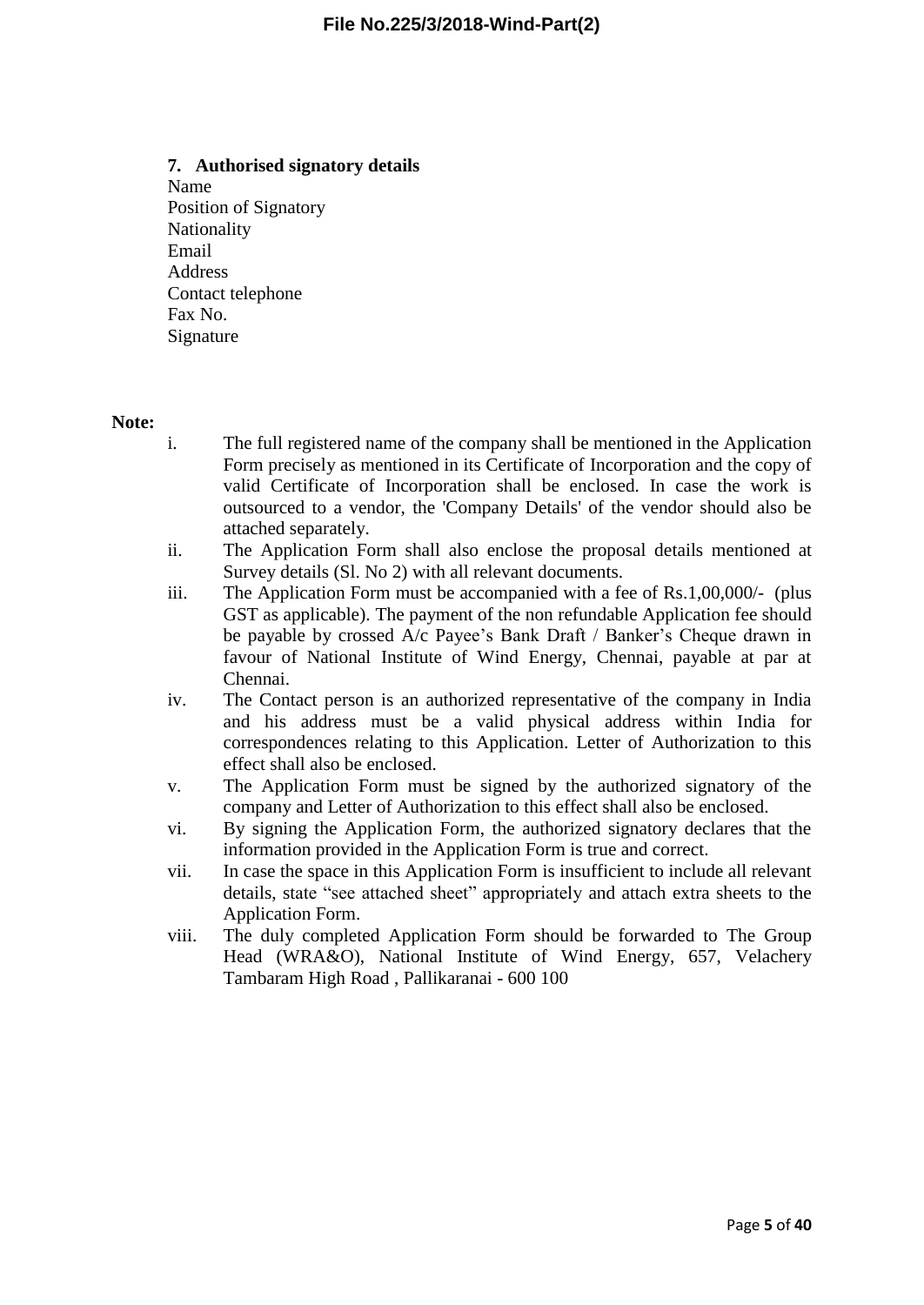## **Annexure 1(A)**

#### **Guidelines for MoD Clearances in respect of Vessel deployed to conduct Offshore Wind Power Assessment Studies and Surveys.**

- 1. At least two months clear advance notice of commencement of Study/Survey/ exploration work should be given to MoD through NIWE so that the work does not clash with any defence exercise in the area. Applications to be submitted to NIWE at least 2.5 months before for processing by MoD {IHQ MoD (Navy)}
- 2. NIWE is to forward proposal for deployment of a vessel to MoD {IHQ MoD(Navy,)/DNJ, at least six weeks in advance, from the scheduled deployment date of the vessel to facilitate MoD Security Clearance, Naval Security Inspection (NSI) and Naval Security Clearance (NSC).
- 3. Indian Companies should preferably be deployed for surveys should foreign companies be deployed, prior security clearance from Ministry of Home Affairs (MHA) is to be obtained for the crew by the Licensee.
- 4. A vessel deployed for conducting Offshore Wind Power Assessment Studies and Surveys, by the Licensee shall undergo Naval Security Inspection (NSI) under the aegis of concerned Naval Command/Headquarters Offshore Defence Advisory Group (HQ ODAG)/ODAG Cell, prior to her deployment.
- 5. The vessel is to engage in bonafide task only. Data is to be collected under supervision of appropriate NIWE representatives, who is to ensure security safeguards against collection of physical oceanographic observations and seabed studies by the vessel. No physical oceanographic observations or seabed studies will be undertaken by parties, without specific clearance of Ministry of Defence.
- 6. Data collected during the survey is to be processed utilising onboard processing facilities, or other facilities available in India. Raw / Processed data is not to be handed over to any third party, without prior approval of MoD.
- 7. Copy of data collected is to be forwarded to the Chief Hydrographer at NHO, Dehradun and the Directorate of Naval Oceanology and Meteorology (DNOM), IHQ MoD (Navy), Room No. 4, Ground Floor, Talkatora Stadium Annex, Talkatora Garden Road, New Delhi-1100 01 free of cost by the Licensee, within one month of the completion of the processing of the data.
- 8. The Licensee is to expressly, liaise with Local Naval Authorities/HQ ODAG/ODAG CELL for issuance of NAVAREA warnings, indicating the following details in respect of the vessel, with a copy to NIWE:

(a)Area of operation (precise geographical coordinates in WGS 84 format to be indicated).

(b) Duration of operation.

(c) Safety precautions required to be adhered by the other vessels transiting through the area.

- 9. The licensee shall ensure that all foreign personnel onboard vessel have been duly cleared by Ministry of Home Affairs and Immigration Authorities. Licensee is to produce clearances documents to the Naval Inspection Authorities, as and when, required.
- 10. For the development of new roads and tracks related to survey activity, prior sanction of the concerned agency will be obtained.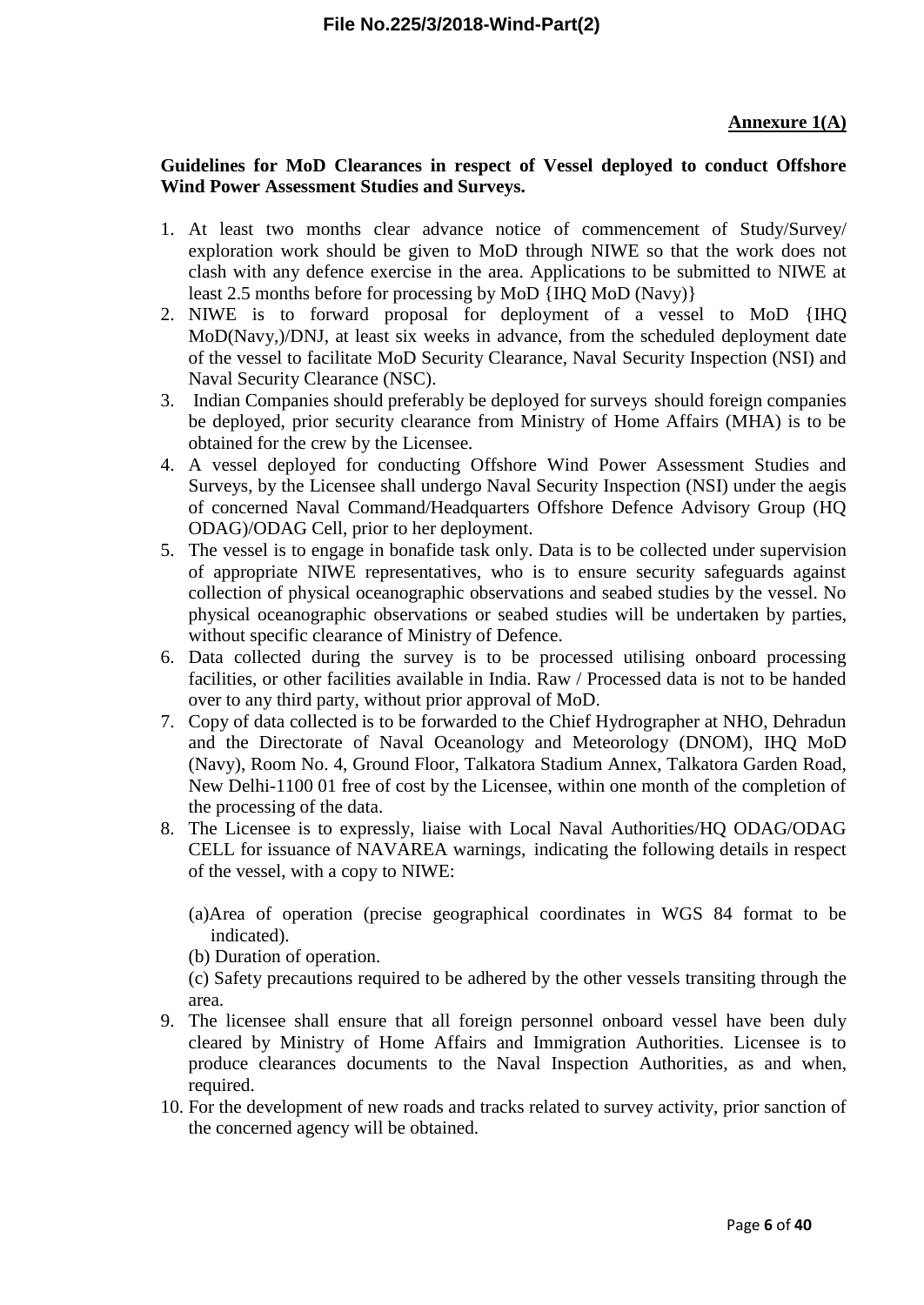- 11. The Surveying Company shall strictly adhere to the relevant provisions and notifications under Environment Protection Act, 1968 and Forest Conservation Act, 1980 as amended from time to time.
- 12. The licensee shall take all precautionary measures for safety and security of all vessels deployed for survey activities as per laid down National and International Laws.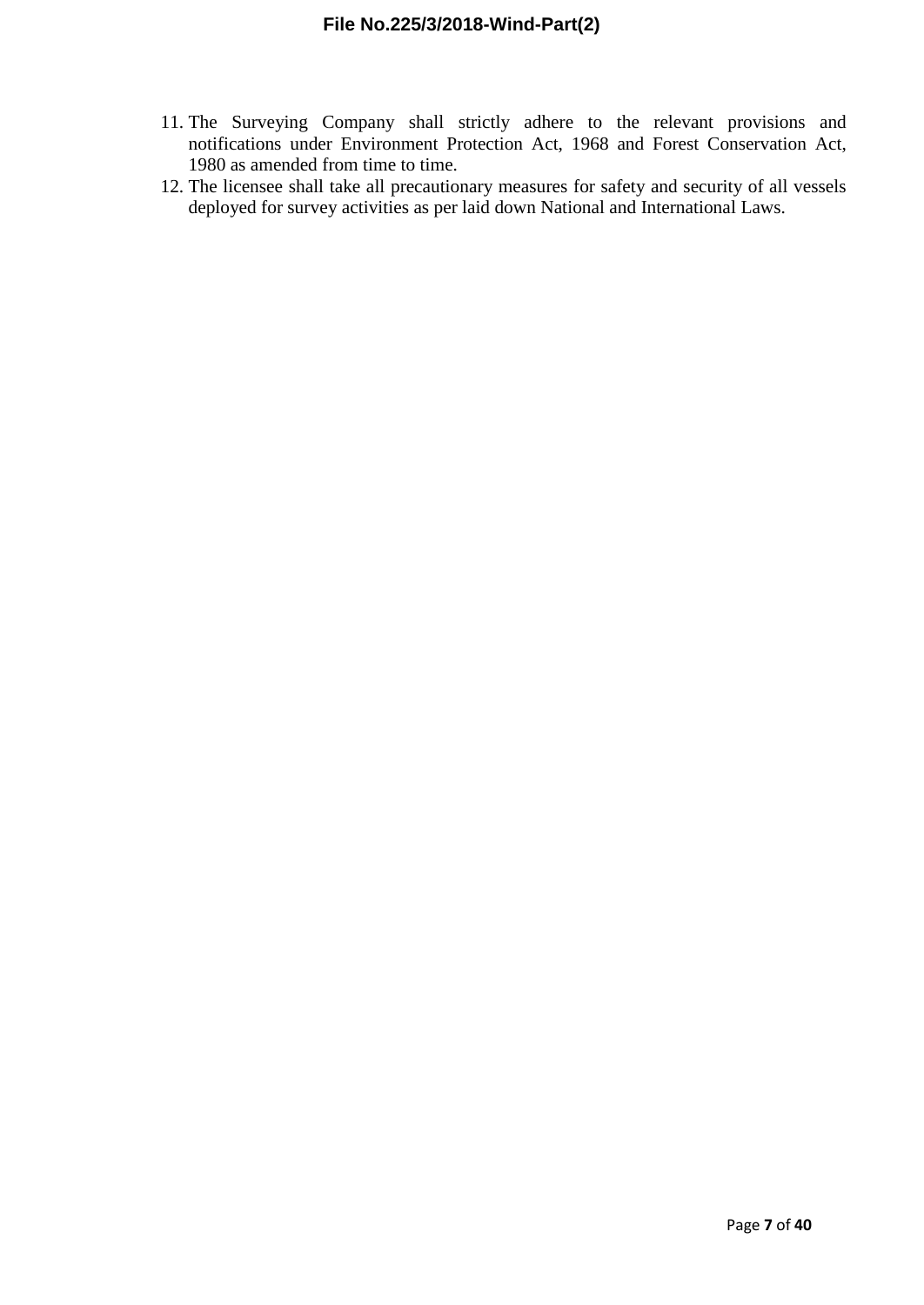# **Annexure-1(B)**

# **List of documents to be submitted for security clearance / naval security inspection to conduct offshore wind power assessment studies and surveys**

| SL. NO         | Documents/Certificates                                            | <b>REMARKS</b>       |
|----------------|-------------------------------------------------------------------|----------------------|
| $\mathbf{1}$   | RSEE Pro forma duly filled and signed by the Operator.            | Enclosure-I          |
| $\overline{2}$ | General Trading License/Specified Period License                  | As applicable        |
| 3              | Certificate of Registry.                                          | As applicable        |
| 4              | <b>Certificate of Classification</b>                              | As applicable        |
| 5              | Cargo Ship Safety Construction Certificate                        | As applicable        |
| 6              | <b>Safety Equipment Certificate</b>                               | As applicable        |
| 7              | <b>Oil Pollution Prevention Certificate</b>                       | As applicable        |
| 8              | <b>International Load Line Certificate</b>                        | As applicable        |
| 9              | List of equipment / specifications of vessel duly signed by the   | As applicable        |
|                | Master                                                            |                      |
| 10             | Crew list giving details of Designation, Nationality, Passport    |                      |
|                | No. and CDC/Seaman's Book No. and signed by the Master.           |                      |
|                | MoHA/IB clearance certificate / letter from the operator in       |                      |
|                | respect of foreign nationals                                      |                      |
| 11             | Area of operation and duration of deployment along with           |                      |
|                | work schedule                                                     |                      |
| 12             | Colour photograph of the vessel                                   |                      |
| 13             | Letter of Consent issued by NIWE                                  |                      |
| 14             | <b>ISPS Compliance Certificate</b>                                | Where applicable     |
| 15             | Concise description of job / work to be undertaken by the vessel. |                      |
| 16             | Area of operation with geographical co-ordinates and duration     |                      |
|                | deployment.                                                       |                      |
| 17             | Details of job (duration, nature of work etc.) if the vessel has  |                      |
|                | been deployed in neighboring countries.                           |                      |
| 18             | IHQ MoD (N) clearance                                             | At the time of NS.   |
| 19             | Tonnage Certificate.                                              |                      |
| 20             | Safety Management Certificate.                                    |                      |
| 21             | Document of Compliance (DOC)                                      |                      |
| 22             | Insurance Certificate.                                            |                      |
| 23             | NAVAREA warning issuance letter.                                  |                      |
| 24             | Use of Satellite Phone Certificate to be obtained by NSI Team     | Enclosure — II       |
|                | from Master and Charterer / Agent.                                | At the time of NS!   |
| 25             | Non Possession of Thuraya and Iridium Certificate be obtained by  | Enclosure - ill At   |
|                | NSI Team from Master and Charterer / Agent.                       | the time of NSI      |
| 26             | Sealing of equipment / Machinery Certificate be obtained by       | Enclosure - IV At    |
|                | NSI Team from Master and Charterer / Agent.                       | the time of NSI      |
| 27             | Arms / Ammunition and Dangerous Cargo Certificate be obtained     | Enclosure V At       |
|                | by NSI Team from Master and Charterer / Agent.                    | the time of NSI      |
| $28\,$         | Format for Undertaking                                            | Enclosure VI         |
| 29             | Format for Certificate                                            | <b>Enclosure VII</b> |
| 30             | Certificate to be given by Survey Vessels                         | Enclosure VIII       |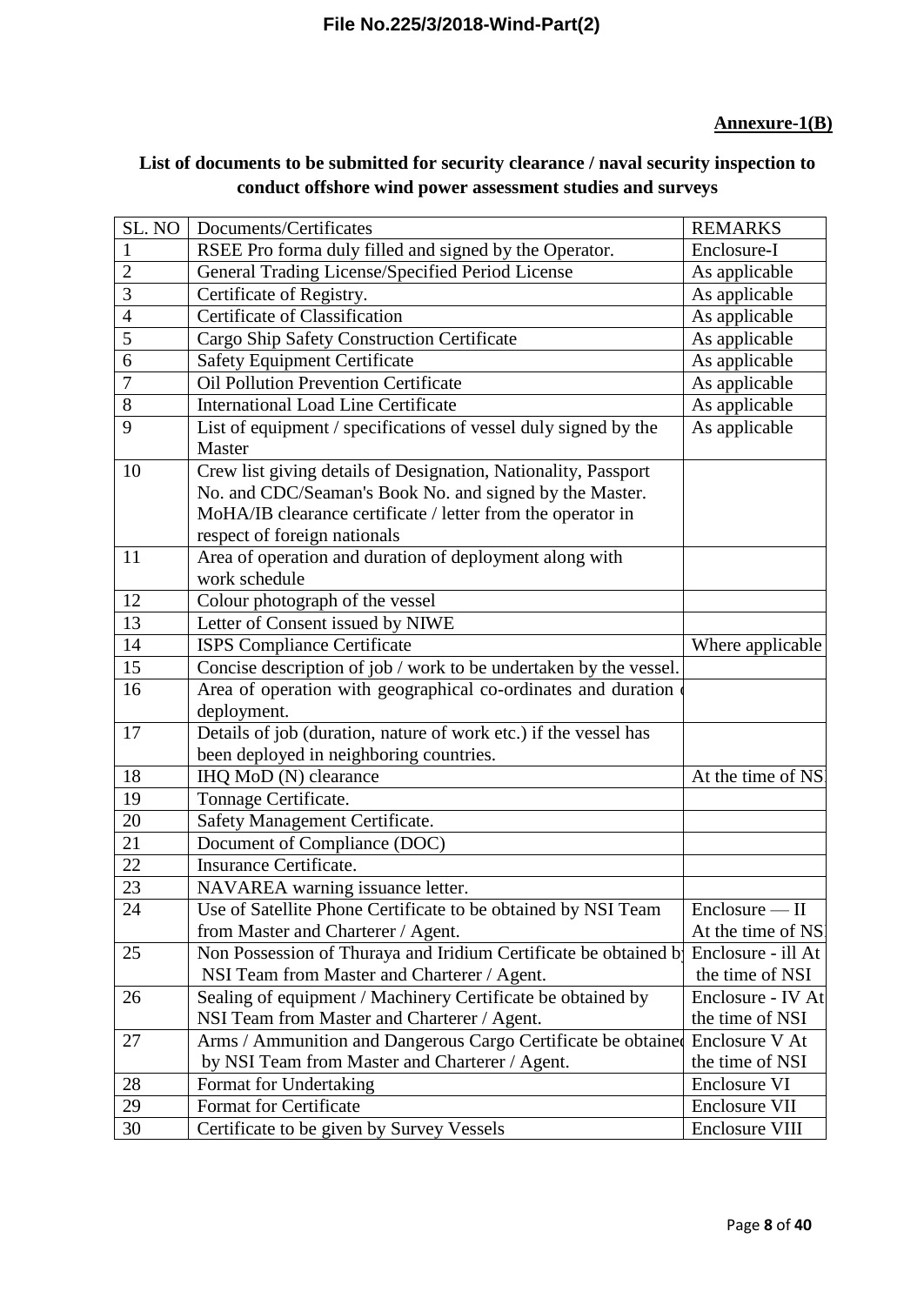#### **Enclosure-I Refer to Annexure 1(B)**

# **Part I**

## **(TO BE COMPLETED BY THE OPERATOR)**

# **Proforma for MoD clearance Research, Survey, Exploration, and Exploitation (RSEE) of Resources in Maritime Zones of India (MZI)**

| 1.  | Name and address of the Operator.                                                                                                                         |  |
|-----|-----------------------------------------------------------------------------------------------------------------------------------------------------------|--|
| 2.  | Name of the JV Partners / Consortium Members                                                                                                              |  |
| 3.  | Contact No.                                                                                                                                               |  |
| 4.  | Sponsoring company registered in India / abroad                                                                                                           |  |
| 5.  | Nationality of the Sponsoring Company                                                                                                                     |  |
| 6.  | The nature & objectives of the project.                                                                                                                   |  |
| 7.  | The precise geographical areas / blocks in which the<br>activities are to be conducted.                                                                   |  |
| 8.  | Type and category of vessel                                                                                                                               |  |
| 9.  | The proposed ship's track from the time the ship leaves<br>the last foreign port until it arrives the destination. (Attach<br><b>Track Chart</b> )        |  |
| 10. | The expected dates of commencement and termination of<br>the project. (Attach schedule of activities)                                                     |  |
| 11. | Duration for which MOD security clearance is required.                                                                                                    |  |
| 12. | Particulars of the vessel / platform (Attach details as per<br>Format A)                                                                                  |  |
| 13. | Details of the equipment to be used for Project. (Attach<br>details as per Format B)                                                                      |  |
| 14. | Indian personnel / observers, associated with the project to<br>embark the vessel / platform on a no cost basis. (Attach<br>nominal roll as per Format C) |  |
| 15. | Will the Indian personnel be permitted and assisted to<br>handle the equipment fitted on board, record observations<br>or gather samples?                 |  |
| 16. | Is the organization prepared to accept any temporary<br>installation of Indian equipment on board the vessel at the<br>expense of the Govt. of India?     |  |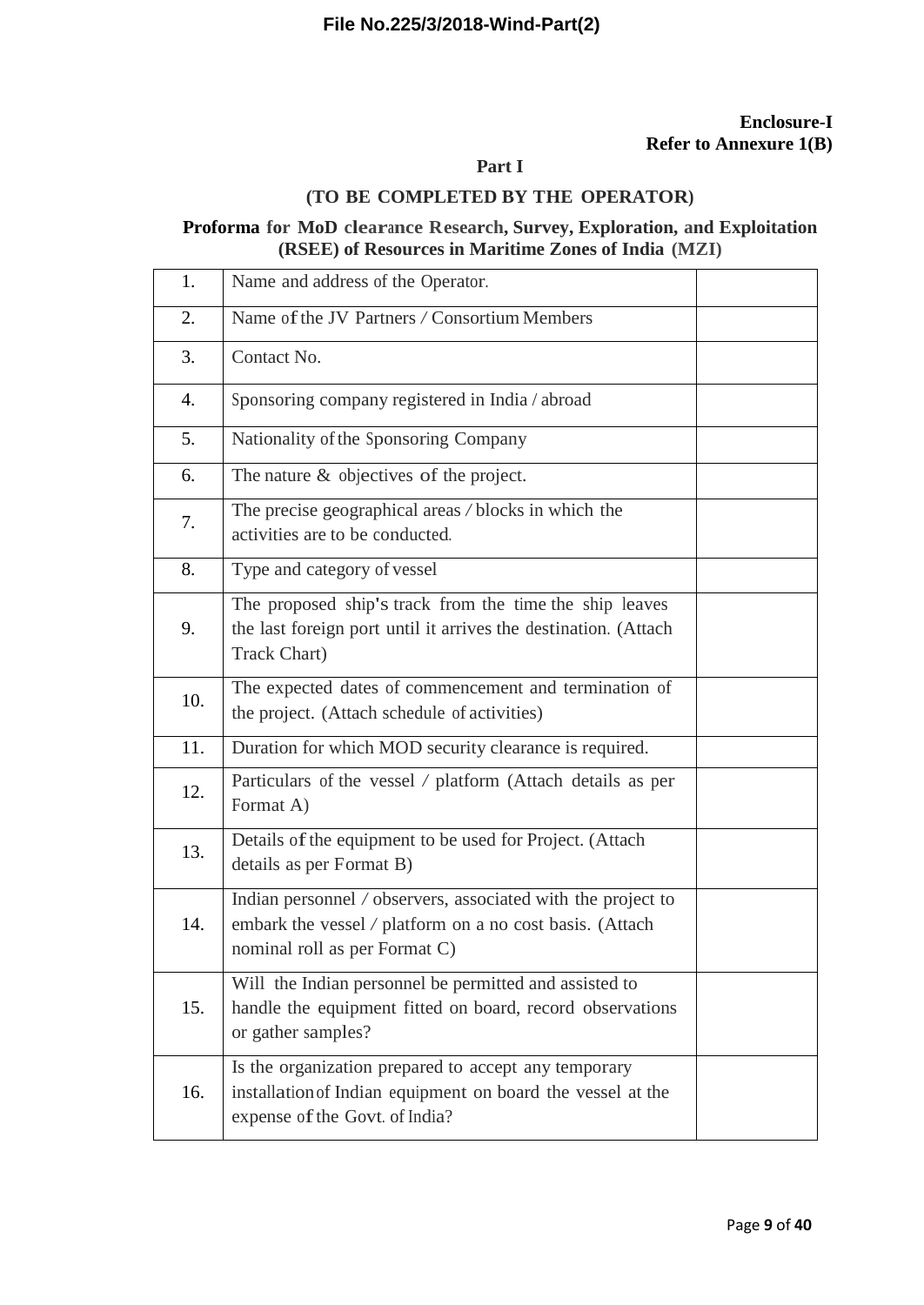## **Undertaking:**

I / We hereby undertake:

- (a) To engage in only bonafide activities as permitted by the GOI.
- (b) To associate Indian Scientists / Observers nominated by GOI with the activities and afford them all facilities, on a no cost basis.
- (c) To provide data to the GOI / authorized agency as specified in the letter of consent on completion of wind power assessment studies and surveys.
- (d) That data collected and analysis thereof, shall not be published or disseminated to any third party, without prior concurrence of the GOI.
- (e) To provide GOI with periodical reports as prescribed on wind power assessment studies and surveys.
- (f) To make no changes or alterations in the programme for wind power assessment studies and surveys as approved by the GOI without its express approval.
- (g) To present all vessels / platforms for inspection by GOI / Authorized Agencies prior to their deployment in the coastal/MZI, or at any time, thereafter as desired by the GOI.
- (h) To communicate on channels authorized by the GOI and Transmit / disseminate real time data only with the prior concurrence of the GOI.
- (i) The subject wind power assessment studies and surveys shall not provide or form any basis (both legal or another) for any claim on the sea area or part thereof, or its resources (both living and non-living) in the coastal/MZI.
- (j) To abide by all terms & conditions stipulated by the GOI and its exclusive right to terminate the wind power assessment studies and surveys at any time.
- (k) To provide GOI with any additional information or details as may be required from time to time.
- (l) That, licensee or the vessels is not undertaking RSEE activities in Pakistan and China.

Name:

Designation

Place:

Date: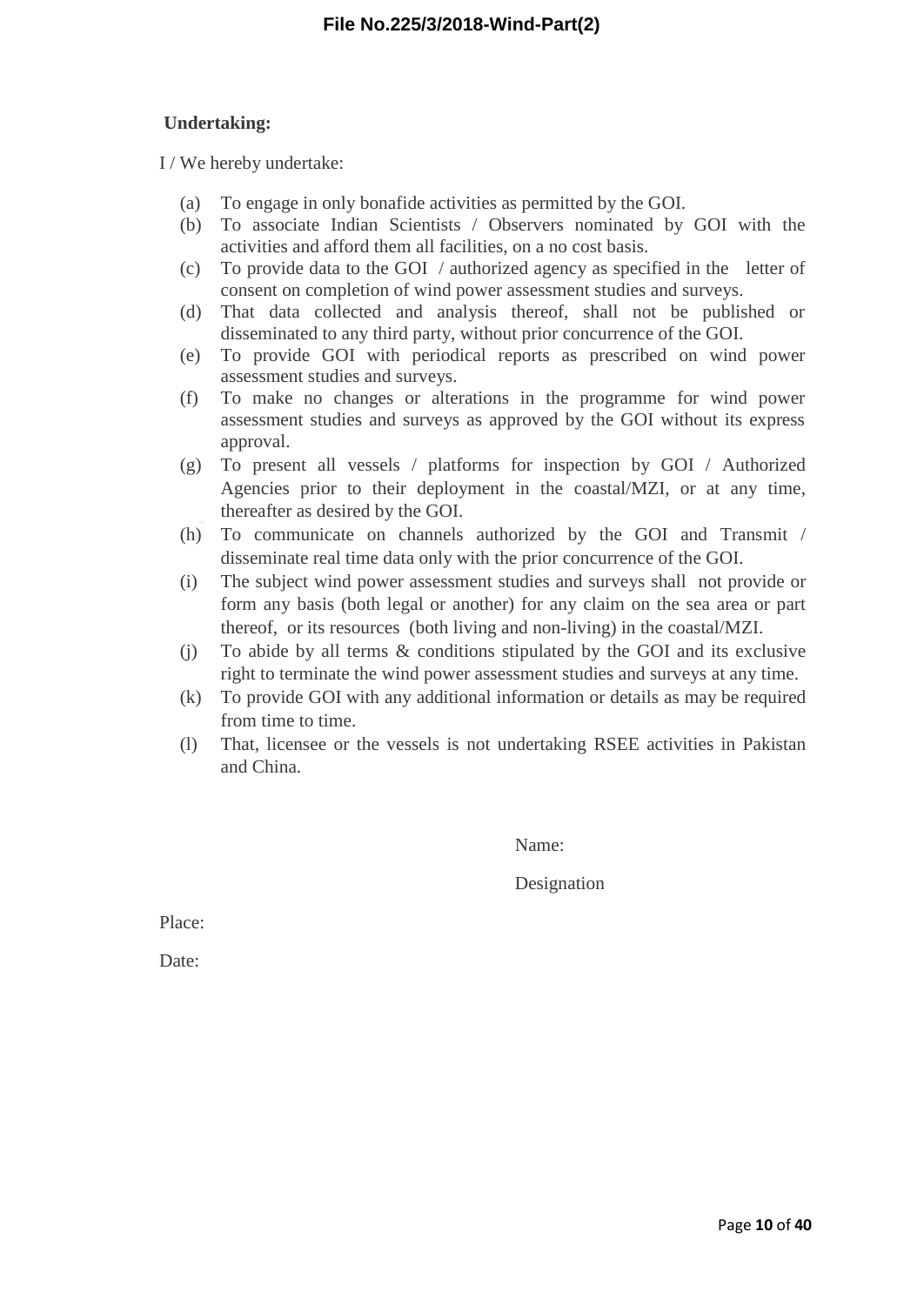# **FORMAT – 'A'**

# **PARTICULAR OF VESSEL / PLATFORM**

| 1.  | Name                                                                                                          |                                           |  |
|-----|---------------------------------------------------------------------------------------------------------------|-------------------------------------------|--|
| 2.  | Type                                                                                                          |                                           |  |
| 3.  | Signal letter                                                                                                 |                                           |  |
| 4.  | Port of Registration / IMO No.                                                                                |                                           |  |
| 5.  | Length                                                                                                        |                                           |  |
| 6.  | Draught                                                                                                       |                                           |  |
| 7.  | <b>Gross Tonnage</b>                                                                                          |                                           |  |
| 8.  | Speed<br>(if applicable)                                                                                      | Economical<br>$\mathbf{i}$<br>ii) Maximum |  |
| 9.  | Endurance (if applicable)                                                                                     |                                           |  |
| 10. | Means of propulsion<br>(Diesel, Steam, Nuclear)                                                               |                                           |  |
| 11. | Name of Master(s)                                                                                             |                                           |  |
| 12. | Number of Ratings<br>(Attach nominal roll with details of<br>designation, nationality, passport, CDC<br>etc.) |                                           |  |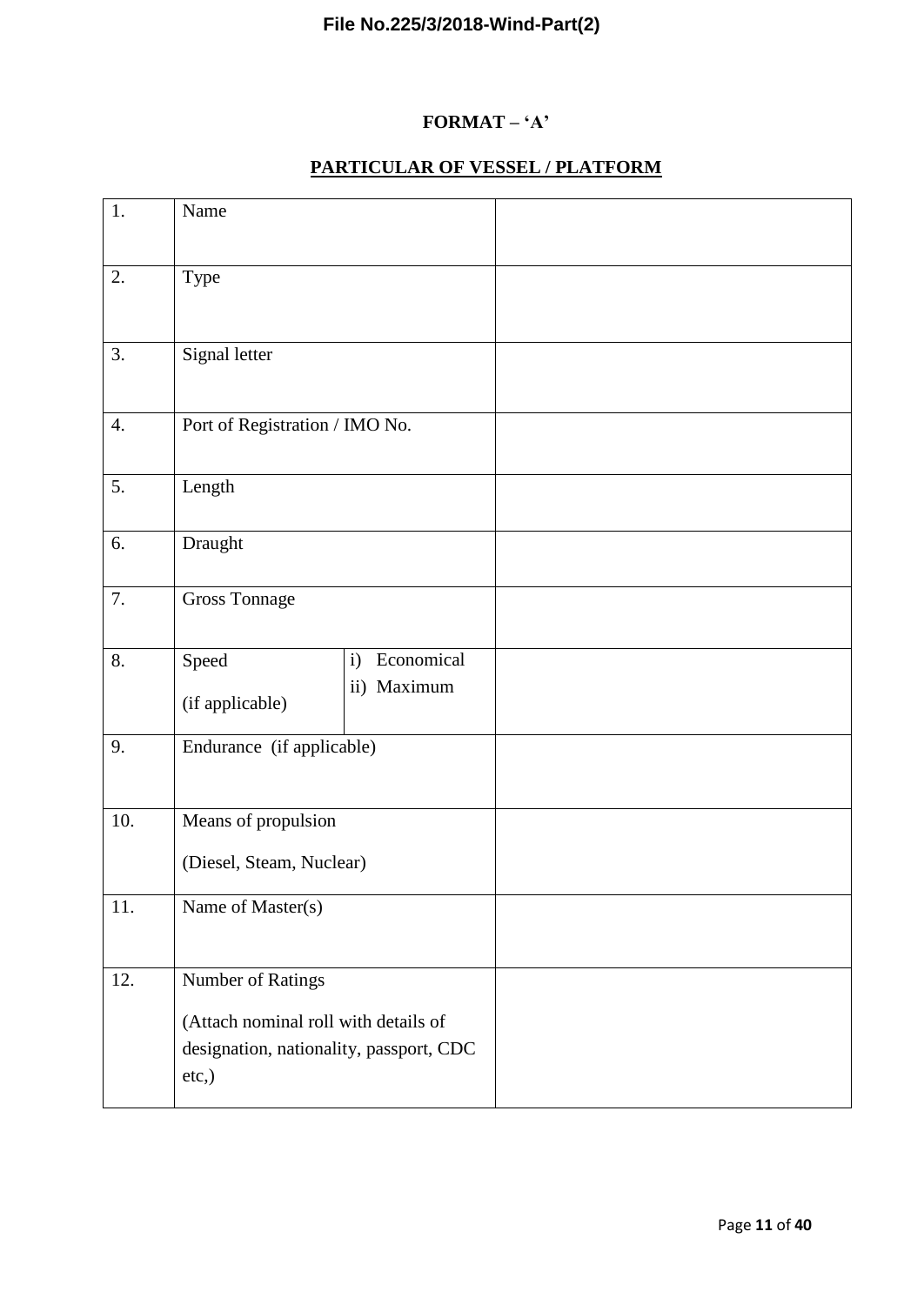# **FORMAT – 'B' DETAILS OF EQUIPMENT**

| 1. | Details of Navigational Equipment         |                                      |  |  |  |  |  |  |  |  |  |  |
|----|-------------------------------------------|--------------------------------------|--|--|--|--|--|--|--|--|--|--|
|    | (a)                                       | Magnetic compass                     |  |  |  |  |  |  |  |  |  |  |
|    | (b)                                       | Gyro compass                         |  |  |  |  |  |  |  |  |  |  |
|    | (c)                                       | Auto pilot                           |  |  |  |  |  |  |  |  |  |  |
|    | (d)                                       | Radar                                |  |  |  |  |  |  |  |  |  |  |
|    | (e)                                       | Echo sounder                         |  |  |  |  |  |  |  |  |  |  |
|    | (f)                                       | GPS navigator                        |  |  |  |  |  |  |  |  |  |  |
|    | (g)                                       | Direction finder                     |  |  |  |  |  |  |  |  |  |  |
|    | (h)                                       | Speed log indicator                  |  |  |  |  |  |  |  |  |  |  |
| 2. | <b>Details of communication equipment</b> |                                      |  |  |  |  |  |  |  |  |  |  |
|    | (a)                                       | Mobile emergency, VHF aircraft       |  |  |  |  |  |  |  |  |  |  |
|    | (b)                                       | Emergency auto alarm receiver        |  |  |  |  |  |  |  |  |  |  |
|    | (c)                                       | <b>VHF Trans receiver</b>            |  |  |  |  |  |  |  |  |  |  |
|    | (d)                                       | MF/HF trans receiver                 |  |  |  |  |  |  |  |  |  |  |
|    | (e)                                       | <b>SATCOM</b>                        |  |  |  |  |  |  |  |  |  |  |
|    | (f)                                       | Radio sets including MMB / GMDSS set |  |  |  |  |  |  |  |  |  |  |
|    | (g)                                       | Aerials                              |  |  |  |  |  |  |  |  |  |  |
|    | (h)                                       | Encryption equipment                 |  |  |  |  |  |  |  |  |  |  |
|    | (i)                                       | Any other equipment                  |  |  |  |  |  |  |  |  |  |  |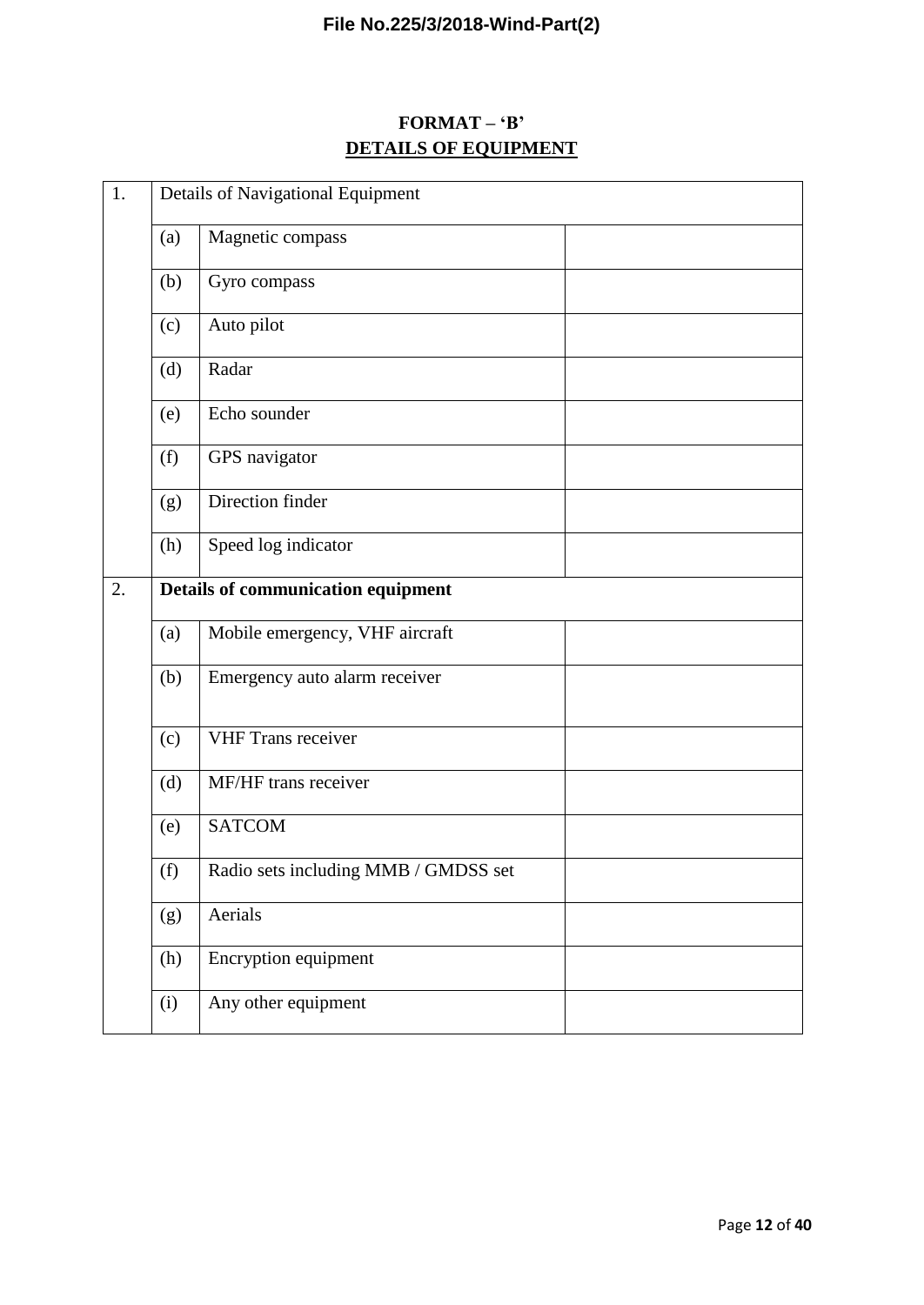| 3. |     | Details of divings / salvage equipment        |
|----|-----|-----------------------------------------------|
|    | (a) | Mixed gas saturation system                   |
|    | (b) | Bell and launching system                     |
|    | (c) | Main compression chamber                      |
|    | (d) | Hyperbaric lifeboat                           |
|    | (e) | Gas reclaim unit                              |
|    | (f) | Decompression chamber                         |
|    | (g) | Gas transfer unit                             |
|    | (h) | Gas compressors                               |
| 4. |     | Details of fire-fighting equipment            |
|    | (a) | Classification and rating                     |
|    | (b) | Fire monitors                                 |
|    | (c) | Pumps, Number, Output                         |
| 5. |     | <b>Details of Research / Survey equipment</b> |
|    | (a) | Bathymetric                                   |
|    | (b) | Magnetic                                      |
|    | (c) | Gravity                                       |
|    | (d) | Geological                                    |
|    | (e) | Biological                                    |
|    | (f) | Chemical                                      |
|    | (g) | Seismic                                       |
|    | (h) | Metrological                                  |
|    | (i) | Oceanographic                                 |
|    | (j) | Physical (Temp, Current, Conductivity)        |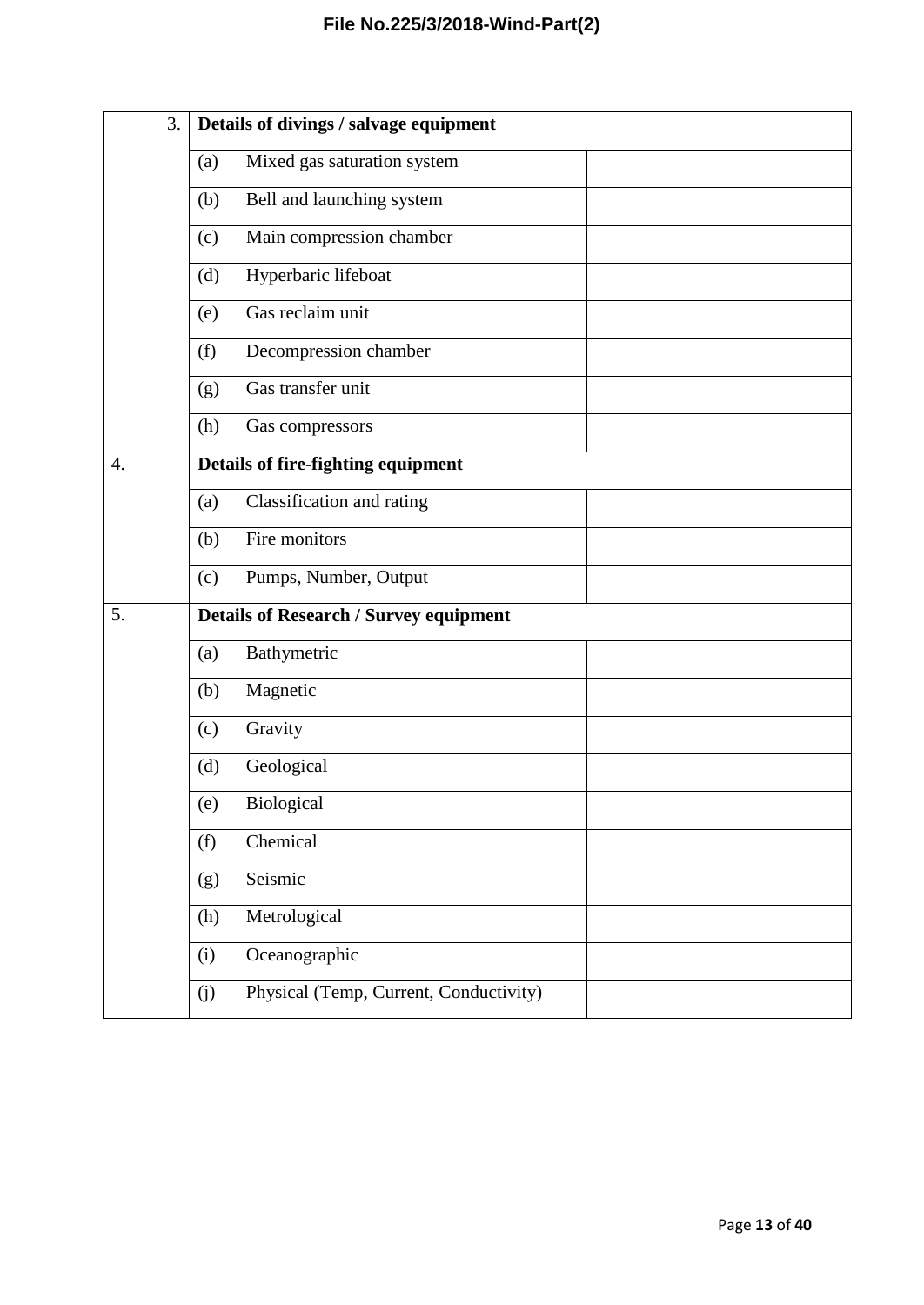| 6. | Details of submersible equipment |                                           |  |  |  |  |  |  |  |  |  |  |  |  |  |
|----|----------------------------------|-------------------------------------------|--|--|--|--|--|--|--|--|--|--|--|--|--|
|    | (a)                              | Name of equipment                         |  |  |  |  |  |  |  |  |  |  |  |  |  |
|    | (b)                              | Propulsion                                |  |  |  |  |  |  |  |  |  |  |  |  |  |
|    | (c)                              | Manually / Remotely                       |  |  |  |  |  |  |  |  |  |  |  |  |  |
|    | (d)                              | Maximum operating depth                   |  |  |  |  |  |  |  |  |  |  |  |  |  |
|    | (e)                              | Communication channel                     |  |  |  |  |  |  |  |  |  |  |  |  |  |
|    | (f)                              | Purpose of deployment                     |  |  |  |  |  |  |  |  |  |  |  |  |  |
|    | (g)                              | Duration of deployment, periodicity, etc. |  |  |  |  |  |  |  |  |  |  |  |  |  |
|    | (h)                              | Electronic devices                        |  |  |  |  |  |  |  |  |  |  |  |  |  |
|    | (i)                              | Processing devices                        |  |  |  |  |  |  |  |  |  |  |  |  |  |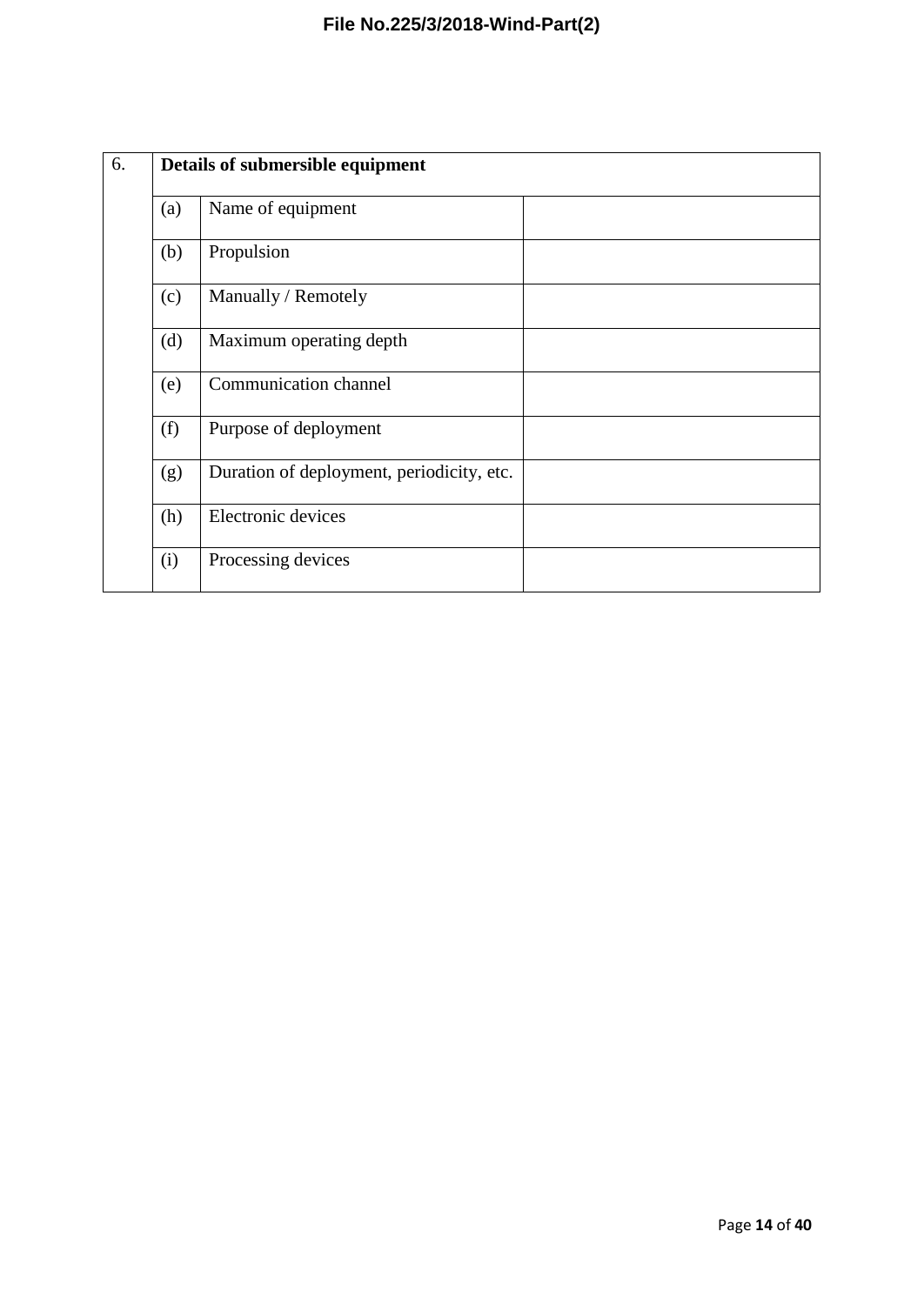# **FORMAT – 'C' NOMINAL ROLL OF THE PERSONNEL**

| SI.<br>No. | <b>Full Name</b> | Designation/<br>Rank | Nationality | Date of<br><b>Birth</b> | CDC<br>No. | <b>Passport</b><br>No. | <b>Expiry of</b><br>Passport |  |  |  |  |
|------------|------------------|----------------------|-------------|-------------------------|------------|------------------------|------------------------------|--|--|--|--|
|            |                  |                      |             |                         |            |                        |                              |  |  |  |  |
|            |                  |                      |             |                         |            |                        |                              |  |  |  |  |
|            |                  |                      |             |                         |            |                        |                              |  |  |  |  |
|            |                  |                      |             |                         |            |                        |                              |  |  |  |  |
|            |                  |                      |             |                         |            |                        |                              |  |  |  |  |
|            |                  |                      |             |                         |            |                        |                              |  |  |  |  |
|            |                  |                      |             |                         |            |                        |                              |  |  |  |  |
|            |                  |                      |             |                         |            |                        |                              |  |  |  |  |
|            |                  |                      |             |                         |            |                        |                              |  |  |  |  |
|            |                  |                      |             |                         |            |                        |                              |  |  |  |  |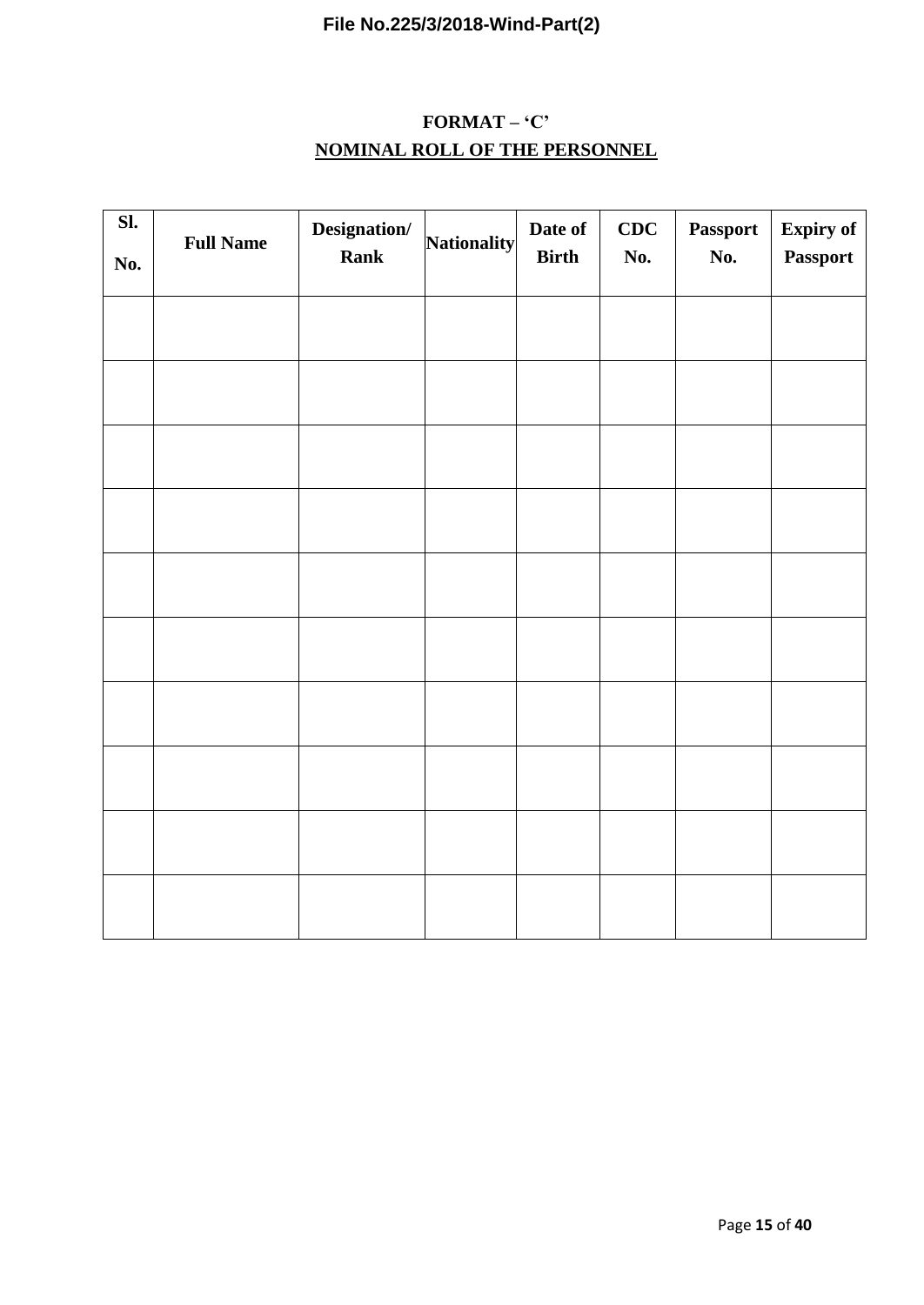## **PART – II**

# **(TO BE COMPLETED BY NIWE)**

- 1. Deficiency of documents Nil / attached list (if any)
- 2. In principle approval accorded / recommended for MoD approval
- 3. Deviation List (if any) attached
- 4. Name, Address and contact details of the contractor

Name:

Designation:

Place:

Date: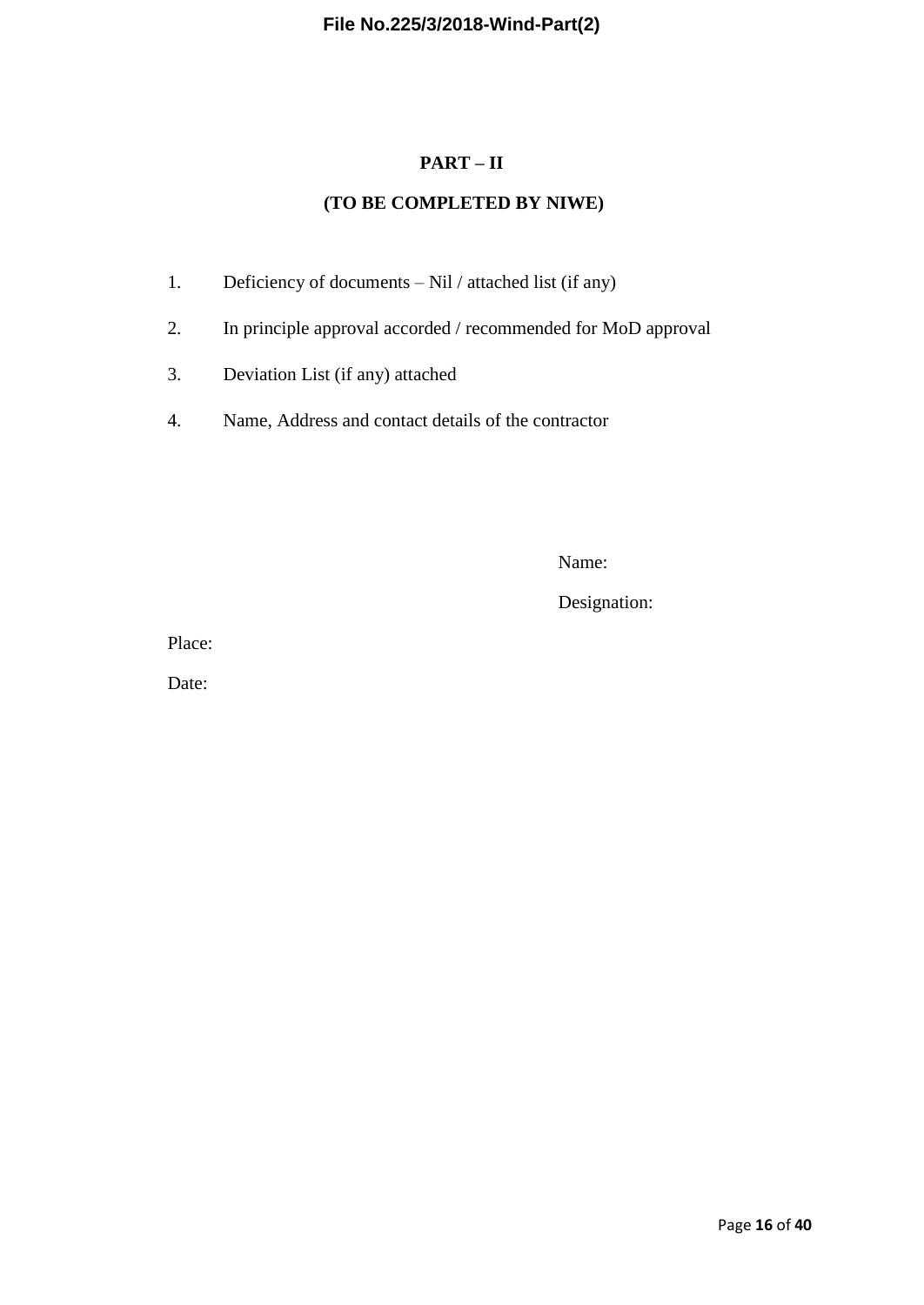## **PART – III**

# **(TO BE COMPLETED BY IHQ, MoD (NAVY))**

- 1. Deficiency of documents observations Nil / Attached list (if any)
- 2. MoD Approval NI …………………… Dated ……………
- 3. Approved Works to be undertaken
- 4. Approved Area of Operation
- 5. Approved Period of Operation
- 6. List of Conditions (Attached)

Name: Designation:

Place: Date: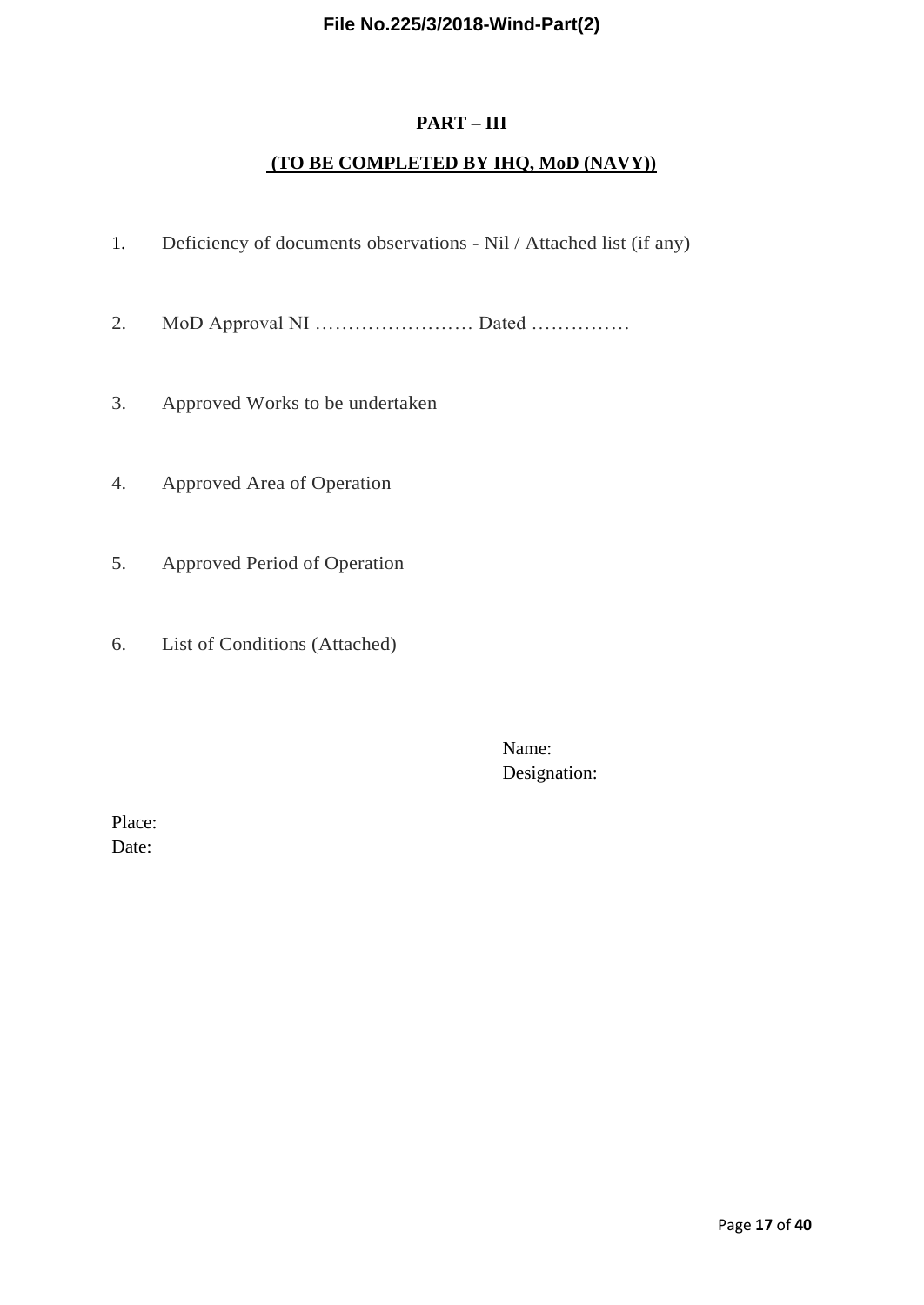#### **PART – IV**

# (To be filled by the operator) Proforma for naval security clearance for vessels to conduct offshore wind power assessment studies and surveys

- 1. Name of vessel
- 2. Code of vessel (As per Data Bank)
- 3. previous NSC no.
- 4. Operator
- 5. Company
- 6. Flag
- 7. Crew Indian/ Foreign/ Total
- 8. MoHA clearance for foreign crew
- 9. Agent
- 10. Specific Period License/General Trading License no.
- 11. Area of operation/co-ordinates
- 12. Nature of operation/ activities
- 13. Duration of operation/W.E.F
- 14. MOD clearance letter no and date
- 15. List of documents forwarded on----------------- (as per format 1-A)
- 16. Proposed date and place of inspection
- 17. Contact number and Name of authorized rep.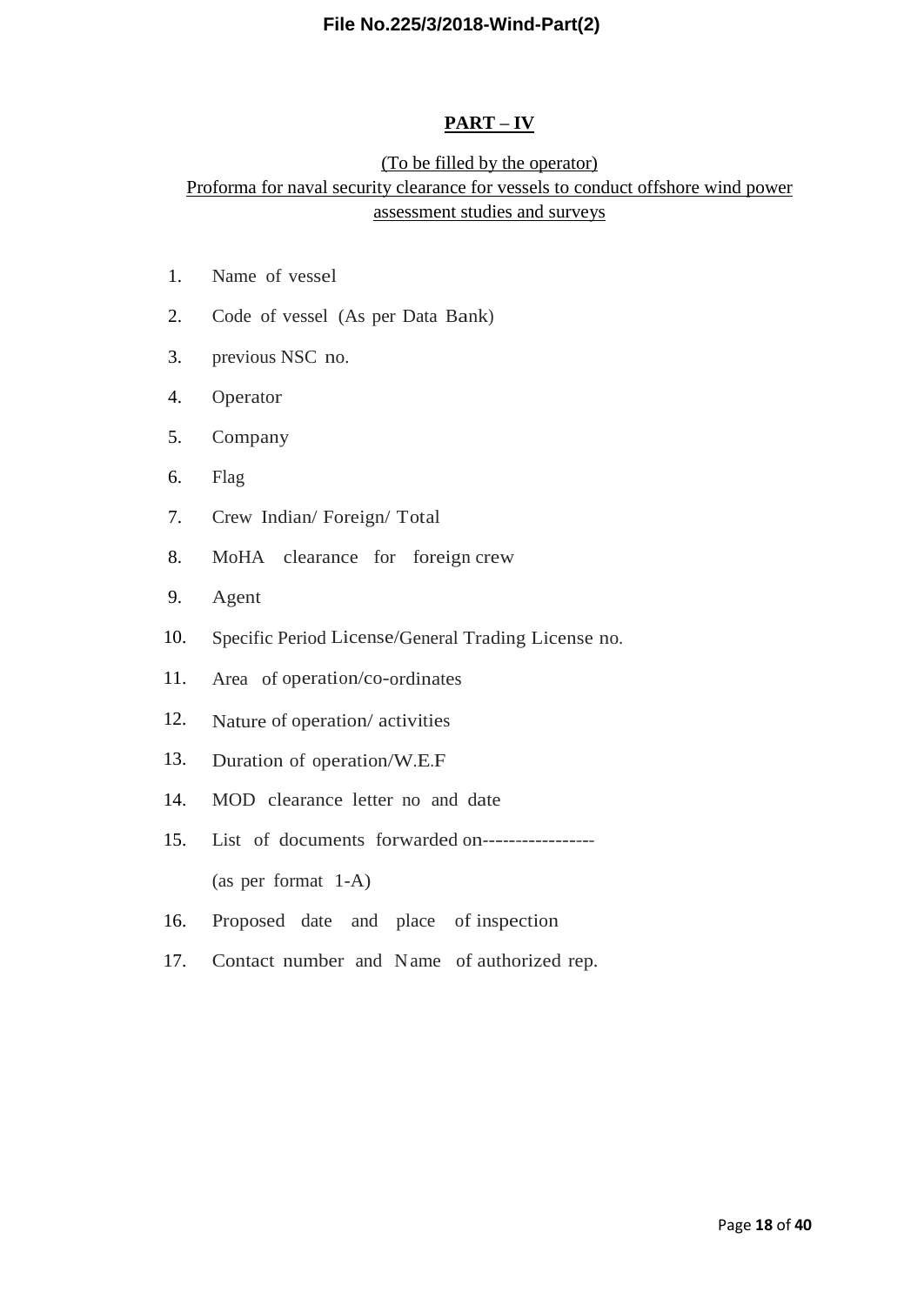# **PART – V**

# **(For office use only)**

# **(TO BE COMPLETED BY HQ ODAG/ODAG CELL)**

# **DATE, TIME AND PLACE OF NAVAL SECURITY INSPECTION**

 NAME: DESIGNATION:

DATE: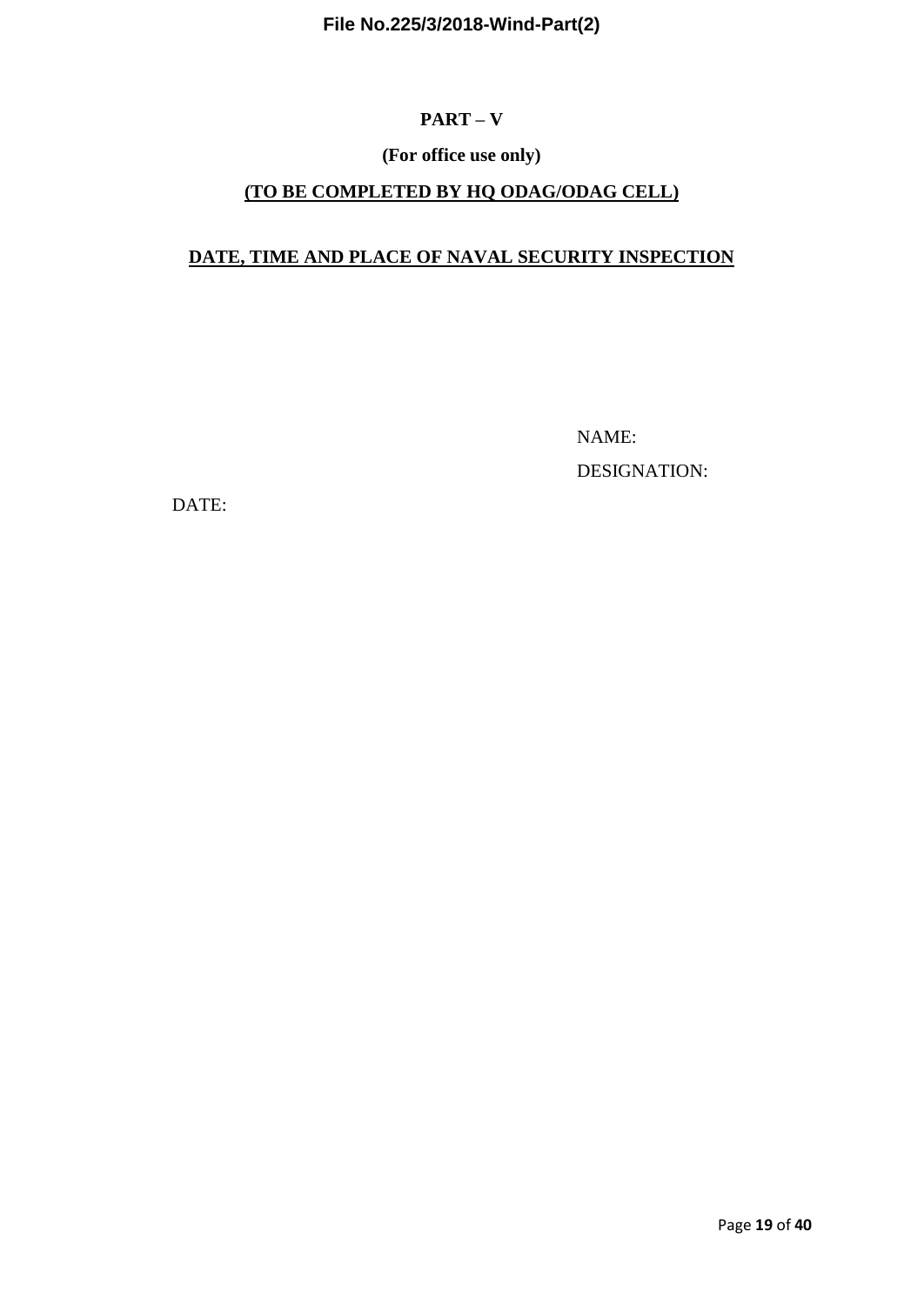#### **PART-VI**

#### **(To be completed by inspection team)**

|        | It is to certify that we have jointly carried out naval security clearance inspection<br>of $\ldots$ | <b>YES</b> | N <sub>O</sub> |
|--------|------------------------------------------------------------------------------------------------------|------------|----------------|
|        | a. the vessel is bonafide after examination of authority letters / permission letter/                |            |                |
|        | certificates issued by concerned ministries/ DG shipping for designated task.                        |            |                |
|        | b. The capabilities of the vessel are in consonance with the approved task for                       |            |                |
|        | which clearance has been given by IHQ MoD (N).                                                       |            |                |
|        | not have any capability to undertake surveillance,<br>c. The vessel does                             |            |                |
|        | unauthorized data collection/oceanographic survey tasks etc.                                         |            |                |
| d.     | The vessel does not have the capablity to carry out any unauthorized economic                        |            |                |
|        | activity within the EEZ.                                                                             |            |                |
| e.     | The vessel is not intended/equipped for any illegal/ anti national activity.                         |            |                |
| f.     | The vessel does not have any explosives or dangerous cargo, which may be                             |            |                |
|        | hazardous whilst in Indian waters.                                                                   |            |                |
| g.     | The machinery/equipment fitted on board are as per proforma (Enclosure-I)                            |            |                |
|        | h. the essential characteristics of the vessel are as per the<br>declaration in                      |            |                |
|        | proforma (Enclosure-I)                                                                               |            |                |
| i.     | Verified identity of foreign crew with passports / identity cards.                                   |            |                |
| j.     | Verified the details of Indian crew.                                                                 |            |                |
|        | k. Examined the track charts, logs, cipher and code.                                                 |            |                |
| 1.     | All machinery / equipment fitted on board with type, make, frequencies,                              |            |                |
|        | range, performance/ parameters, etc., are checked against the list supplied                          |            |                |
|        | by the operator as indicated in proforma (enclosure-I) so as to ensure that no                       |            |                |
|        | specialized instrumentation, observation equipment, electronics capable of                           |            |                |
|        | recording and monitoring data with naval implications<br>other<br>and                                |            |                |
|        | sensors are fitted on onboard for clandestine purpose.                                               |            |                |
|        | m. No EW equipment of any description are fitted on the vessel.                                      |            |                |
|        | n. No under water sensors other than those included in (enclosure-I) are fitted.                     |            |                |
| 0.     | considered<br>which<br>Equipment,<br>essential<br>for<br>are<br>not                                  |            |                |
|        | safe navigation/communication and operations onboard are not fitted.                                 |            |                |
|        | p. Ministry of Home Affairs (MoHA) clearance of all foreign personnel                                |            |                |
|        | employed on board has been obtained by the operator.                                                 |            |                |
| q.     | A representative of the Govt. of India /NIWE is available onboard the                                |            |                |
|        | vessel engaged in survey activities.                                                                 |            |                |
|        |                                                                                                      |            |                |
| Date:  | Name:                                                                                                |            |                |
|        |                                                                                                      |            |                |
| Place: | Designation:                                                                                         |            |                |
|        | 2. The vessel is/ is not recommended for accord of security clearance to operate in                  |            |                |

…………….(area) on …………………….. (task) from ……………..to……………..

Officer-in-Charge Naval Security Inspection Team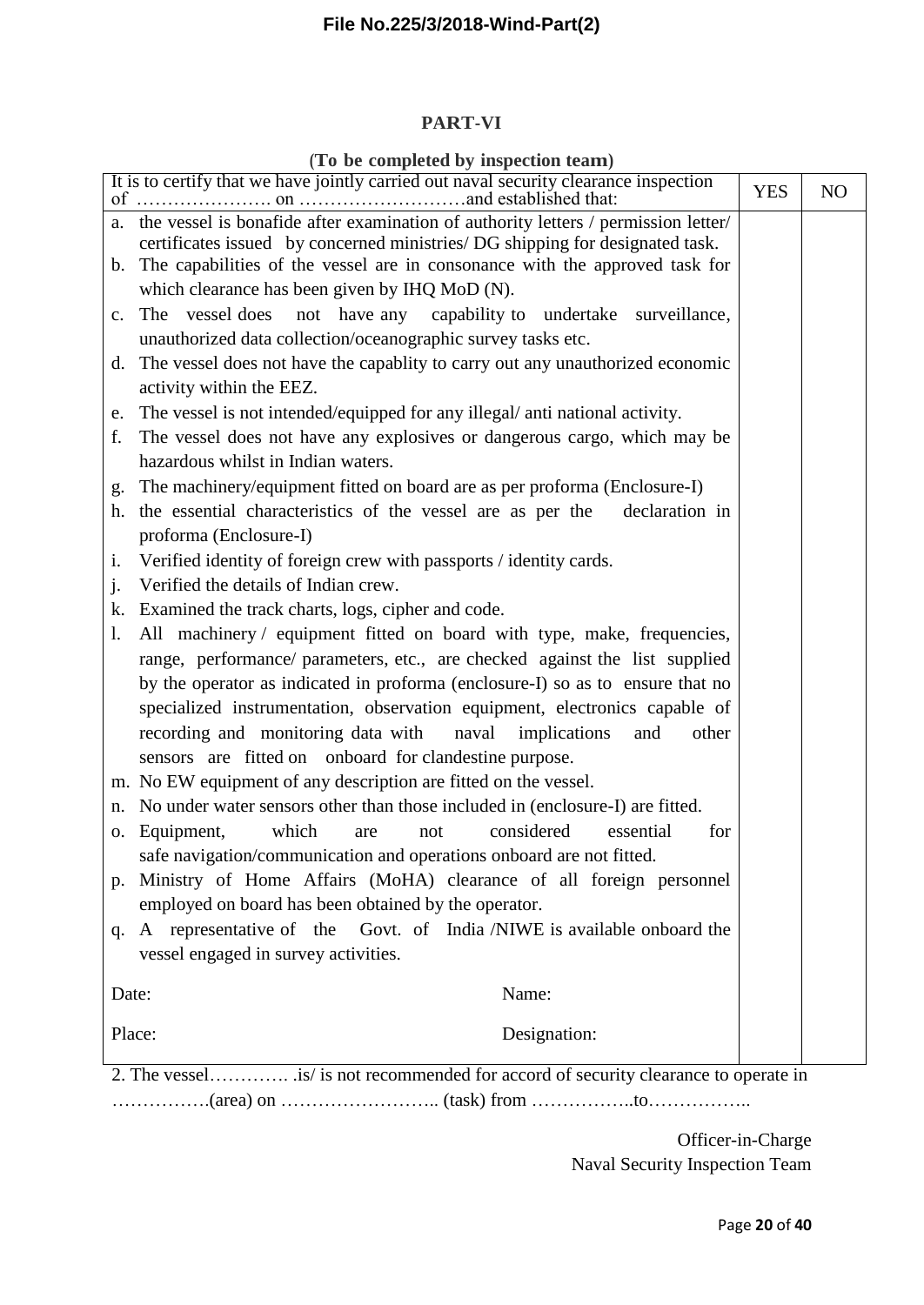# **PART – VII**

# **(TO BE COMPLETED BY HQ ODAG/ODAG CELL)**

1. The vessel …………………………………. has been / not been security cleared to operate in …………………………… area on ………………………………… (task) …………………….. from …………………………to ………………………..(date). 2. Awarded NSC no. …………………………………………………….. 3. NSC letter / fax no. (attached)

Date: Name:

Place Designation: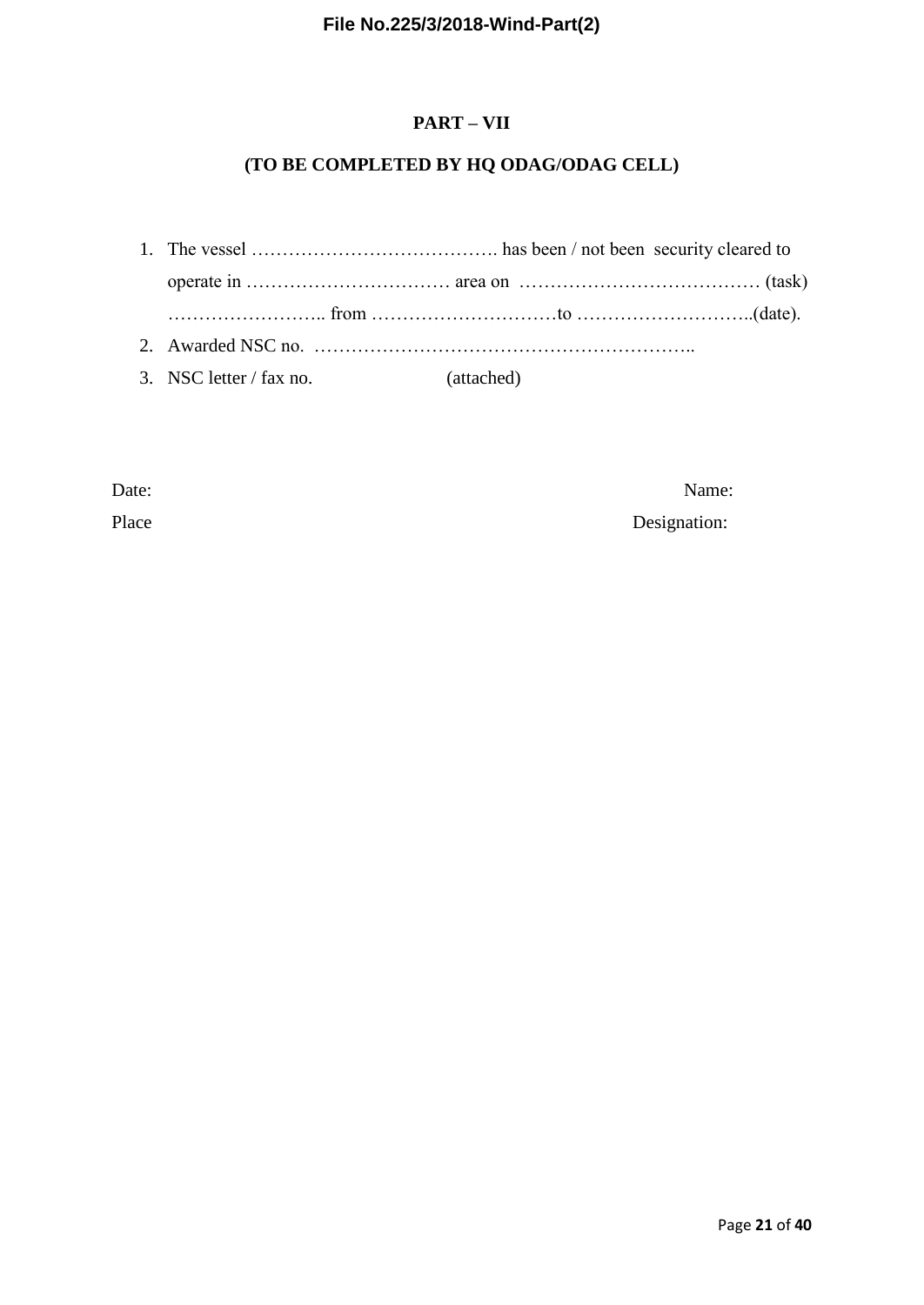# **Enclosure - II (Refer to Annexure-1 'B').**

# **CERTIFICATE - USE OF SATELLITE PHONE**

|    | 1. Name of Vessel                                           |  |
|----|-------------------------------------------------------------|--|
| 2. | <b>Satellite Phone</b>                                      |  |
| 3. | Details of Satellite Communication                          |  |
|    | (a) Satellite Network (INMARSAT, FBB, Mini-M,               |  |
|    | VSAT Iridium, Thuraya, etc.)                                |  |
|    | $(b)$ ID No.                                                |  |
|    | (c) Make and Serial No.                                     |  |
| 4. | DoT clearance for Satellite Phones for other than INMARSAT, |  |
|    | FBB & Mini-M (Licence Attached)                             |  |

5. Status of Satellite Communication equipment :

Charterer / Agent

Master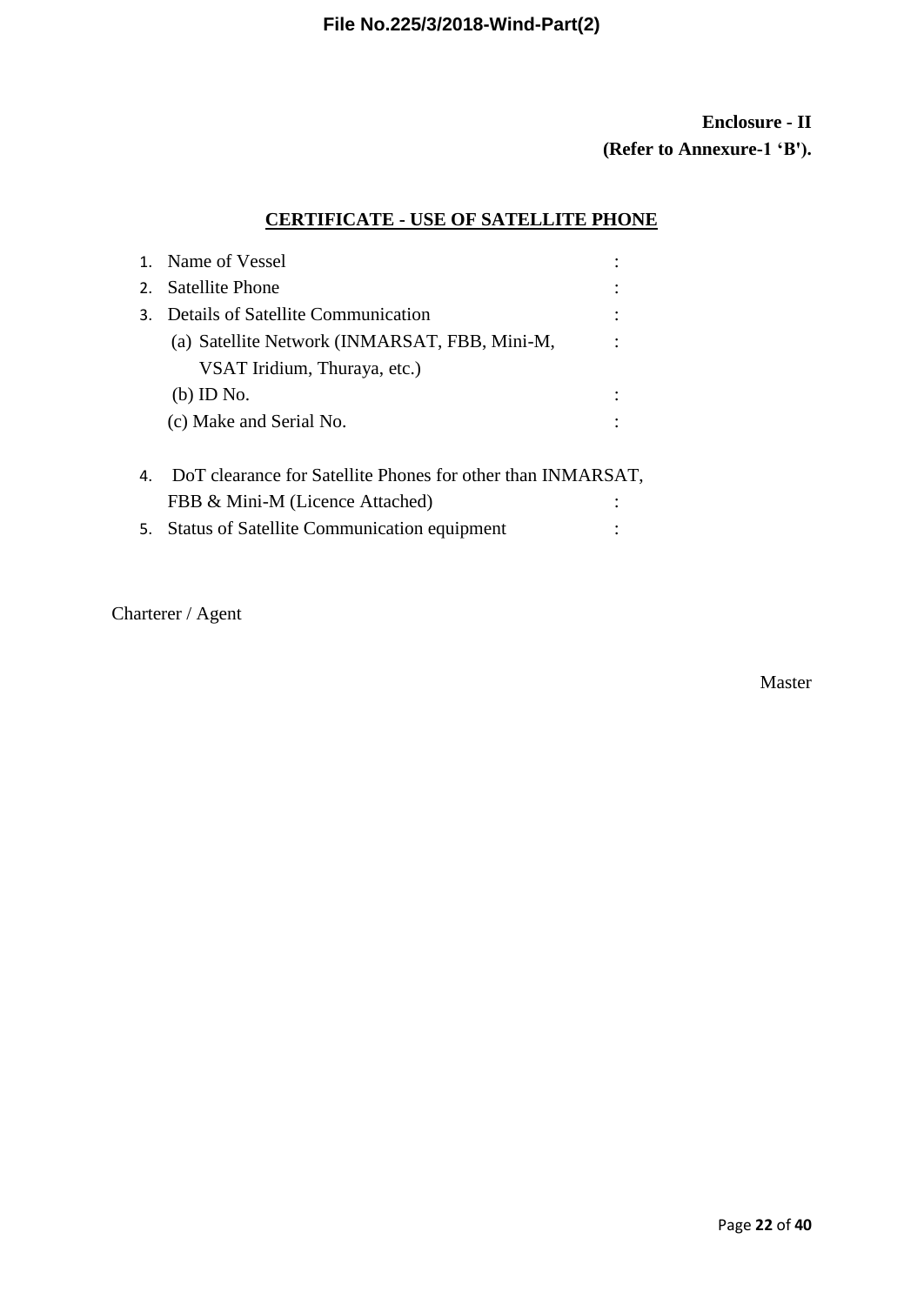**Enclosure III (Refer to Annexure 1 'B')**

## **CERTIFICATE**

1. Refer to DGS Order no. 02/2012.

2. It is certified that vessel……………… is not fitted with Thuraya, Iridium and any other such Satellite Phones and the crew onboard are also not in possession of Thuraya, Iridium and any other such Satellite Phones, which have been banned for use in the Indian Waters.

> **Charterer / Agent Master**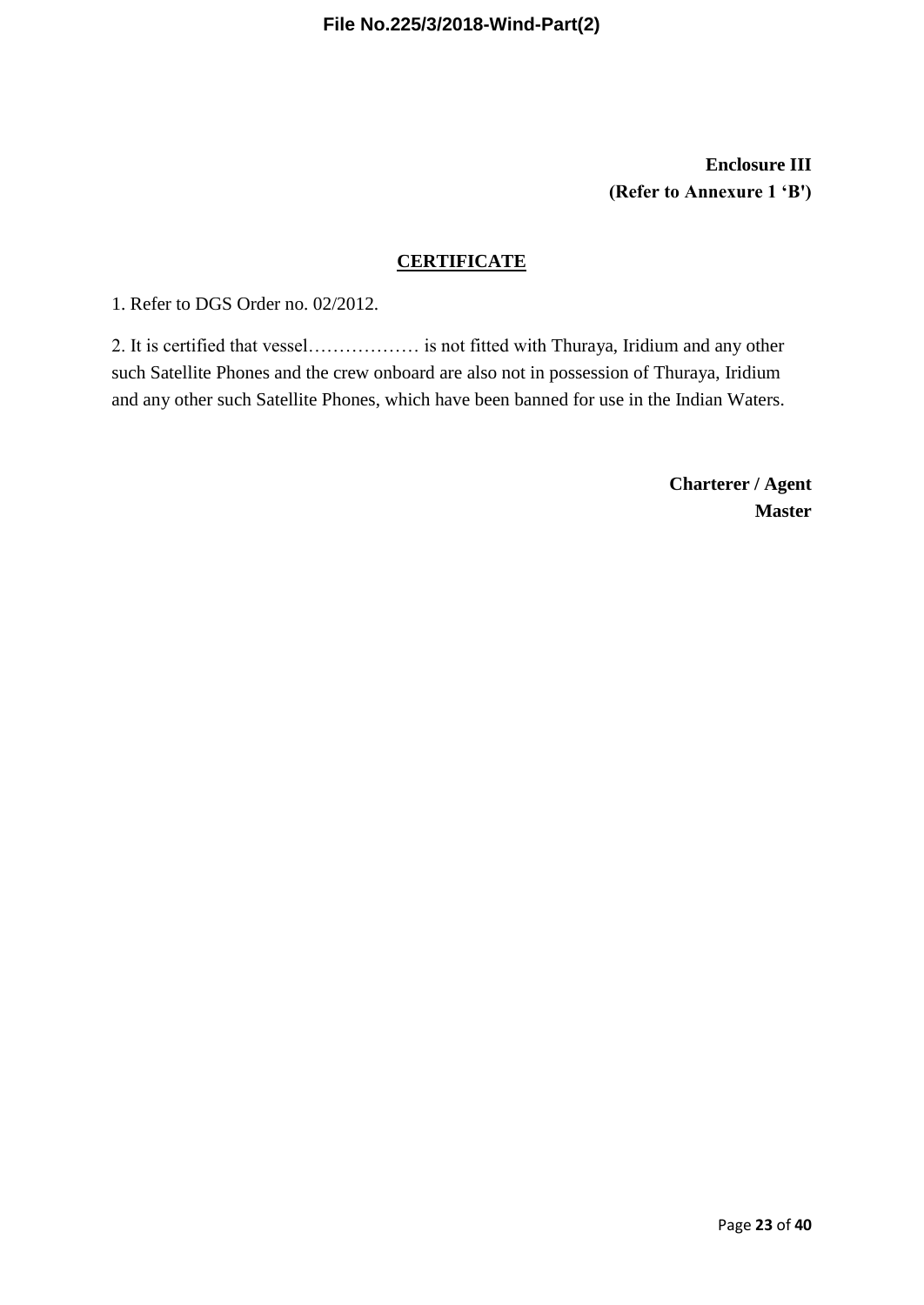# **Enclosure - IV (Refer to Annexure 1 'B').**

## **CERTIFICA TE**

## **TO BE SIGNED BY 0i/C NSI TEAM AND MASTER**

1. It is certified that equipment (indicate details) ………………………….ID No………………………… onboard …………………………….was / were sealed by the Naval Security Inspection Team on…………….

2. The above equipment (VSAT, Iridium, ROV, etc.) would hitherto be unsealed only by Naval Personnel (after getting license from DoT for VSAT) or after vessel demobilization and inspection by Naval Personnel.

Master 0i/C NSI Team.

Date: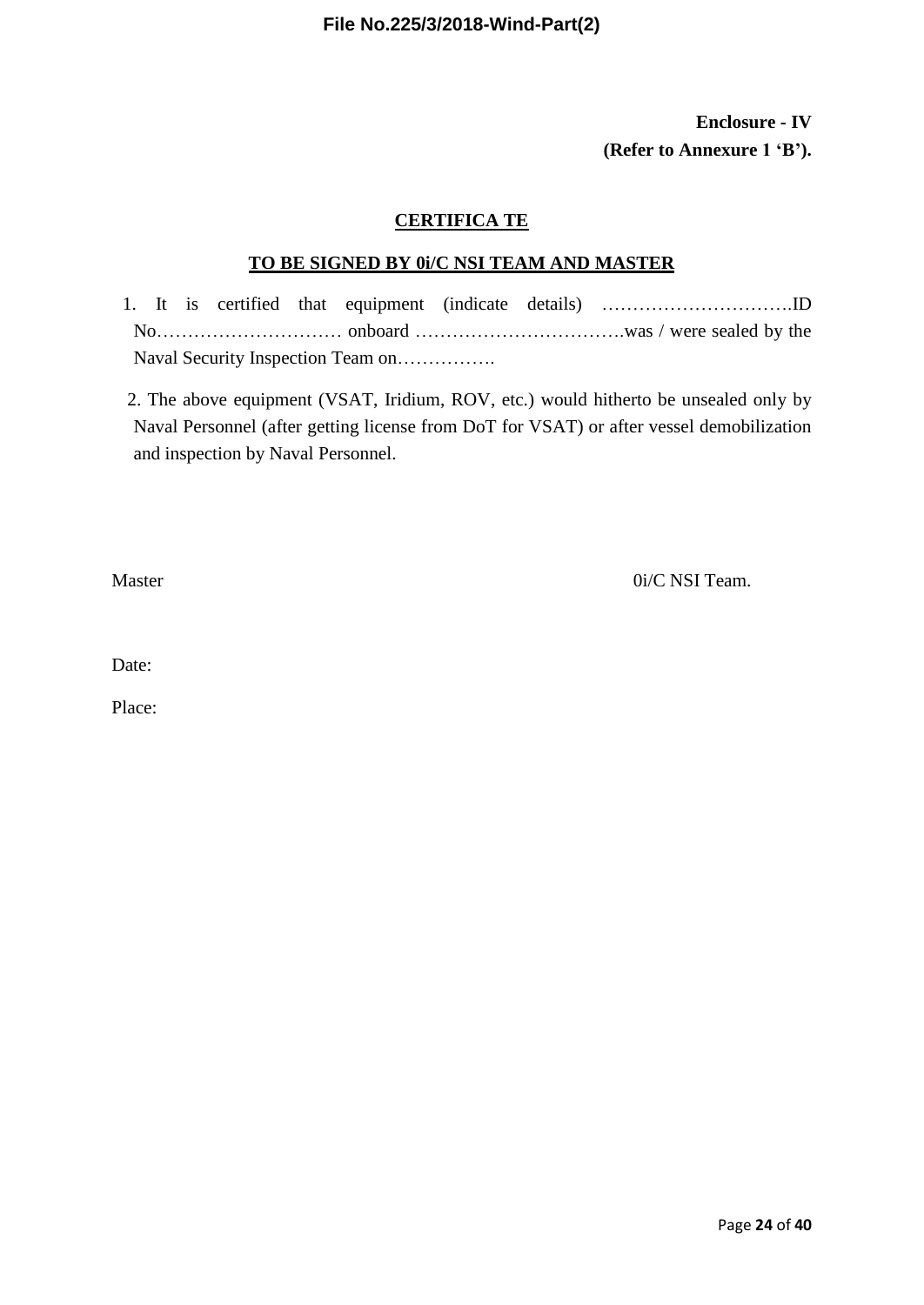# **Enclosure - V (Refer to Annexure 1 'B').**

# **DECLARATION**

I,…………………….. Master of ………………………….., do hereby declare that the vessel or any of the crew are not carrying any Arms, Ammunitions and Dangerous Cargo onboard.

#### OR

I……………………….., …………………………….Master of , do hereby declare that the vessel or any of the crew are carrying following Arms, Ammunitions and Dangerous Cargo onboard:-

(Details)

\*Strike out whichever of above is not applicable.

Master

Date: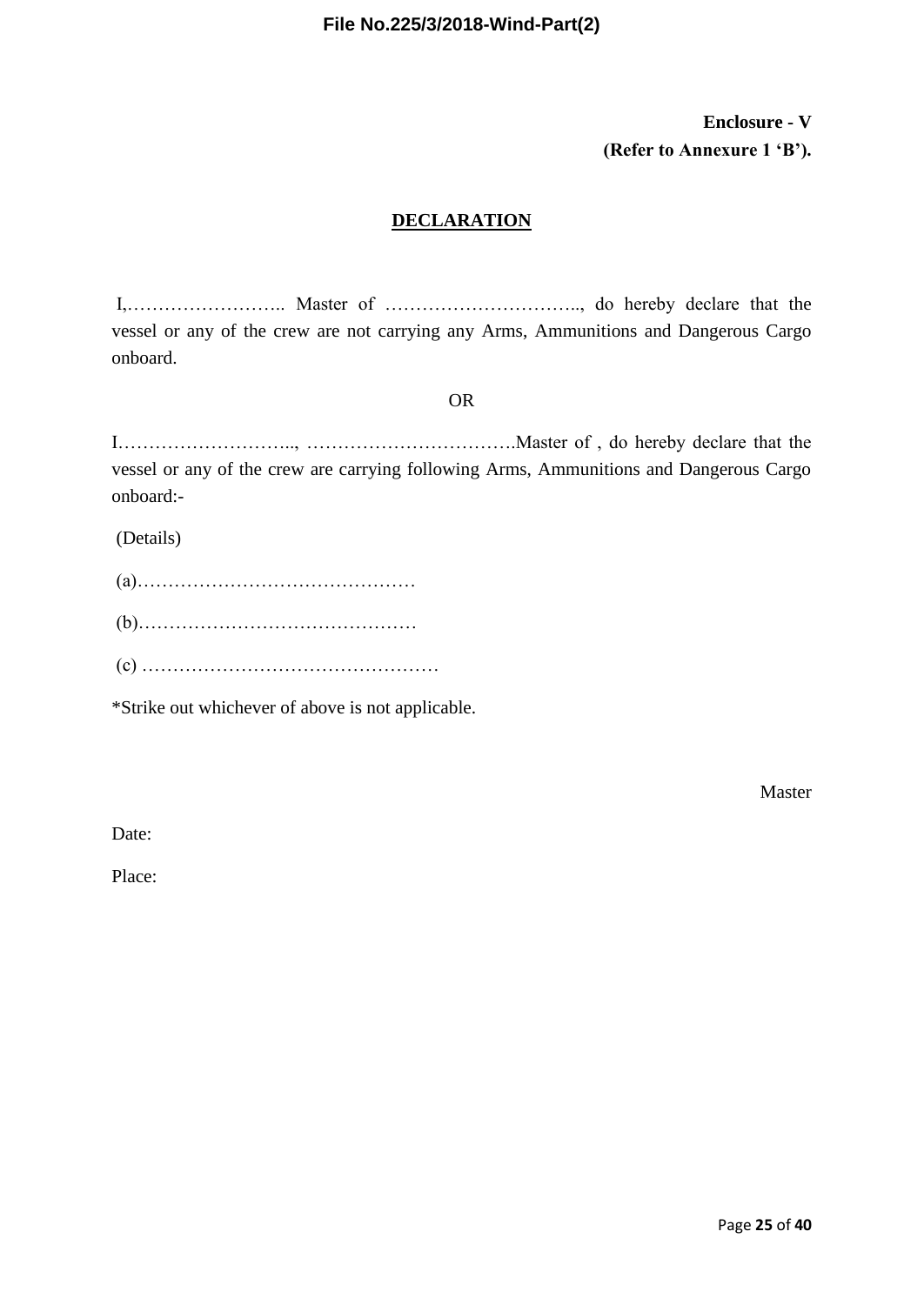# **Enclosure - VI (Refer to Annexure 1 'B')**

# **UNDERTAKING**

I, ……………………………………Master of……………………………….. , do hereby certify the following :-

- (a) Vessel does not have any capability to undertake surveillance/ unauthorised data collection/oceanographic survey tasks, et al.
- (b) Vessel does not have the capability to carry out any unauthorised economic activity within the Indian EEZ.
- (c) Vessel is not intended / equipped for any illegal/ anti-national activity within the Indian EEZ.
- (d) Vessel does not have any explosives or dangerous cargo which may be hazardous whilst in Indian waters.

Master

Date: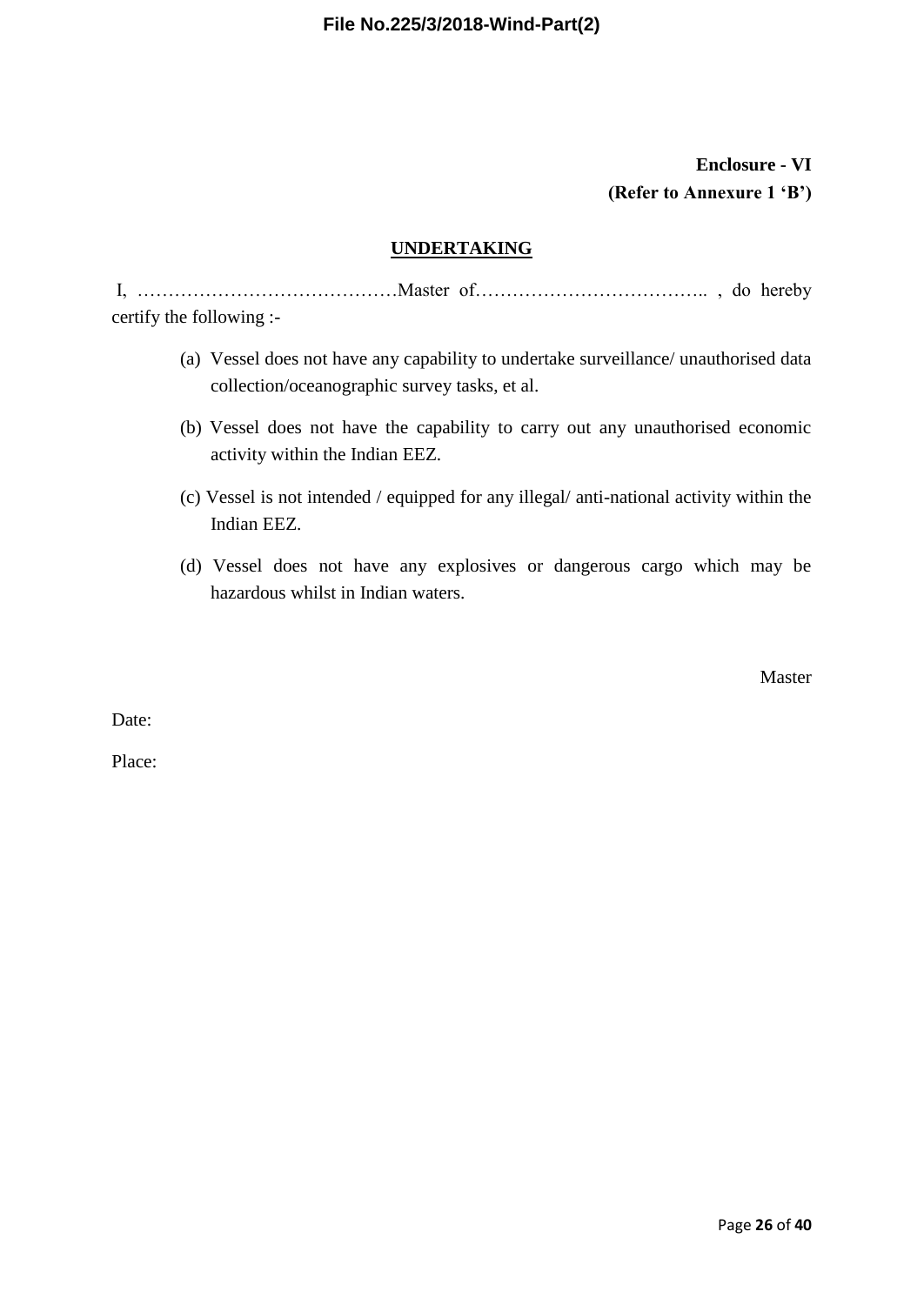# **Enclosure - VII (Refer to Annexure 1 'B')**

# **CERTIFICATE**

| I, |                                                                                                                                       |
|----|---------------------------------------------------------------------------------------------------------------------------------------|
|    |                                                                                                                                       |
|    | (a) No ESM/search receivers for gathering ELINT/COMINT Data are held onboard.                                                         |
|    | (b) All equipment/aerials fitted/held onboard are as per list submitted by the operator with<br>the MoD security clearance pro forma. |
|    | (c) Make, type, and frequency ranges in respect of MF/HF Tx/Rx held onboard are as<br>follows:-                                       |
|    | .                                                                                                                                     |

| $\mathbf{H}$ | .   |
|--------------|-----|
| HH.          |     |
|              | IV. |

(d) Encryption equipment held onboard (Give details) will be utllised for (State Purpose).

Master.

Date: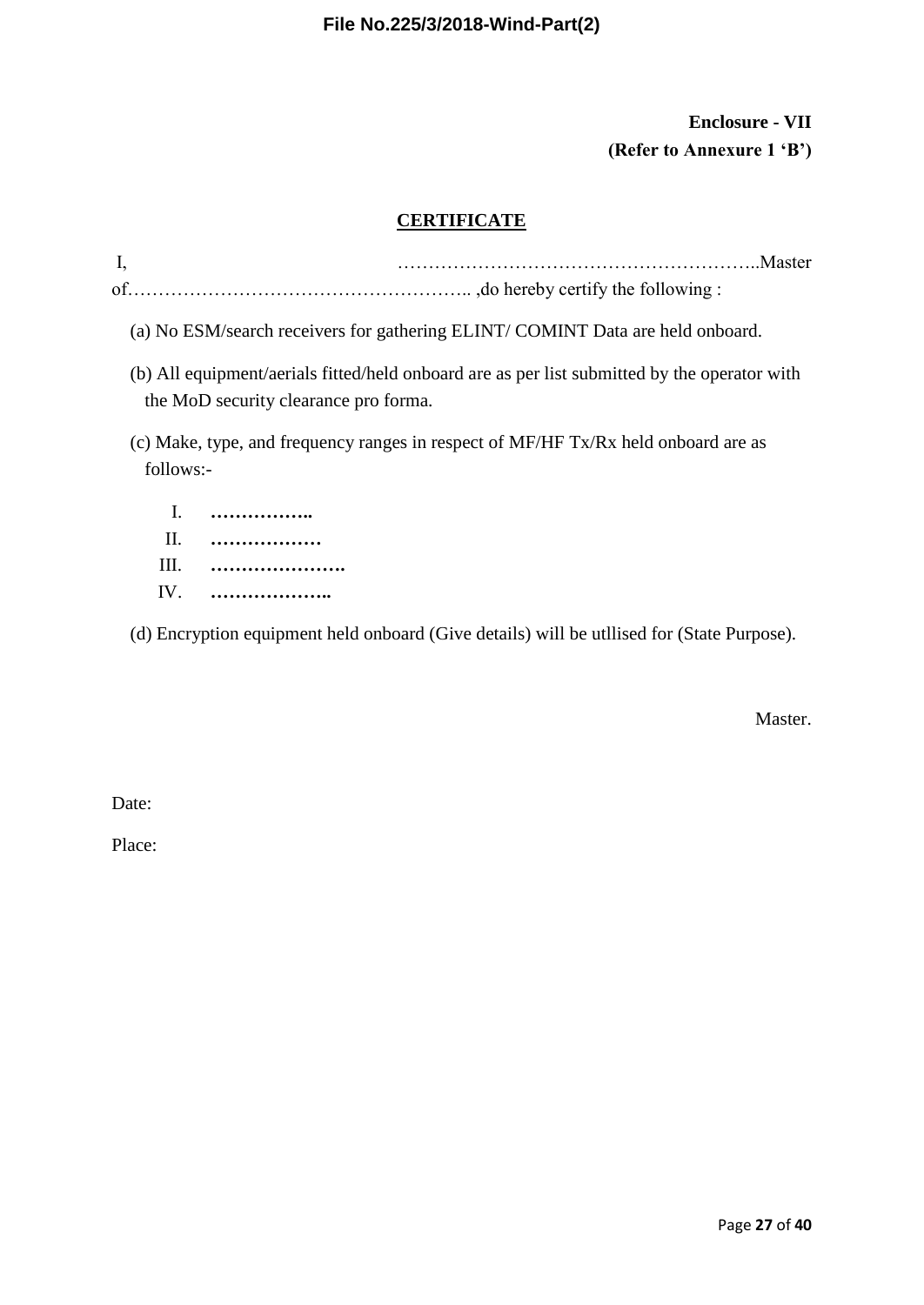# **Enclosure - VIII (Refer to Annexure 1 'B') CERTIFICATE TO BE GIVEN BY SURVEY VESSELS**

- 1. Chartered By
- 2. Name of Ship
- 3. Port of Registration
- 4. Name of Owner
- 5. Name of Agent
- 6. Purpose of Survey

7. Area of Operation (Coordinates in Latitude and Longitude)

8. Observations of the following oceanographic data will not be made except when specifically authorised by MoD (IHQ MoD (Navy)) (Please indicate against the parameter if so authorised quoting authority):

| (a) Temperature Profile | (k) Seismic Surveys                               |
|-------------------------|---------------------------------------------------|
| (b) Salinity            | (I) Seabed Characteristics                        |
| (c) Currents            | (m) Sediment Characteristics                      |
| (d) Ambient Noise       | (n) Nature of Bottom                              |
| (e) Sound Velocity      | (p) Density                                       |
| (f) Reverberations      | (q) Conductivity                                  |
| (g) Transmission Losses | (r) Ambient Noise and Ship Generated Noise Levels |
| (h) Magnetic Parameters | (s) Acoustic Signal Range Limitations             |
| (I) Gravity Parameters  |                                                   |

9. In addition to the above, the following are also not permitted unless specifically authorised by MoD {IHQ MoD (Navy))

(a) Physical oceanographic observations on grid closer than 30 NM interval viz. vertical thermal profile, sound profile, salinity profile, sound velocity profile, density, conductivity, etc. Further the stationary time series observation of any physical oceanographic parameter except at synoptic hour and for currents for a period not exceeding 48 hrs at a particular location.

(b) Observation for ambient and ship generated noise levels.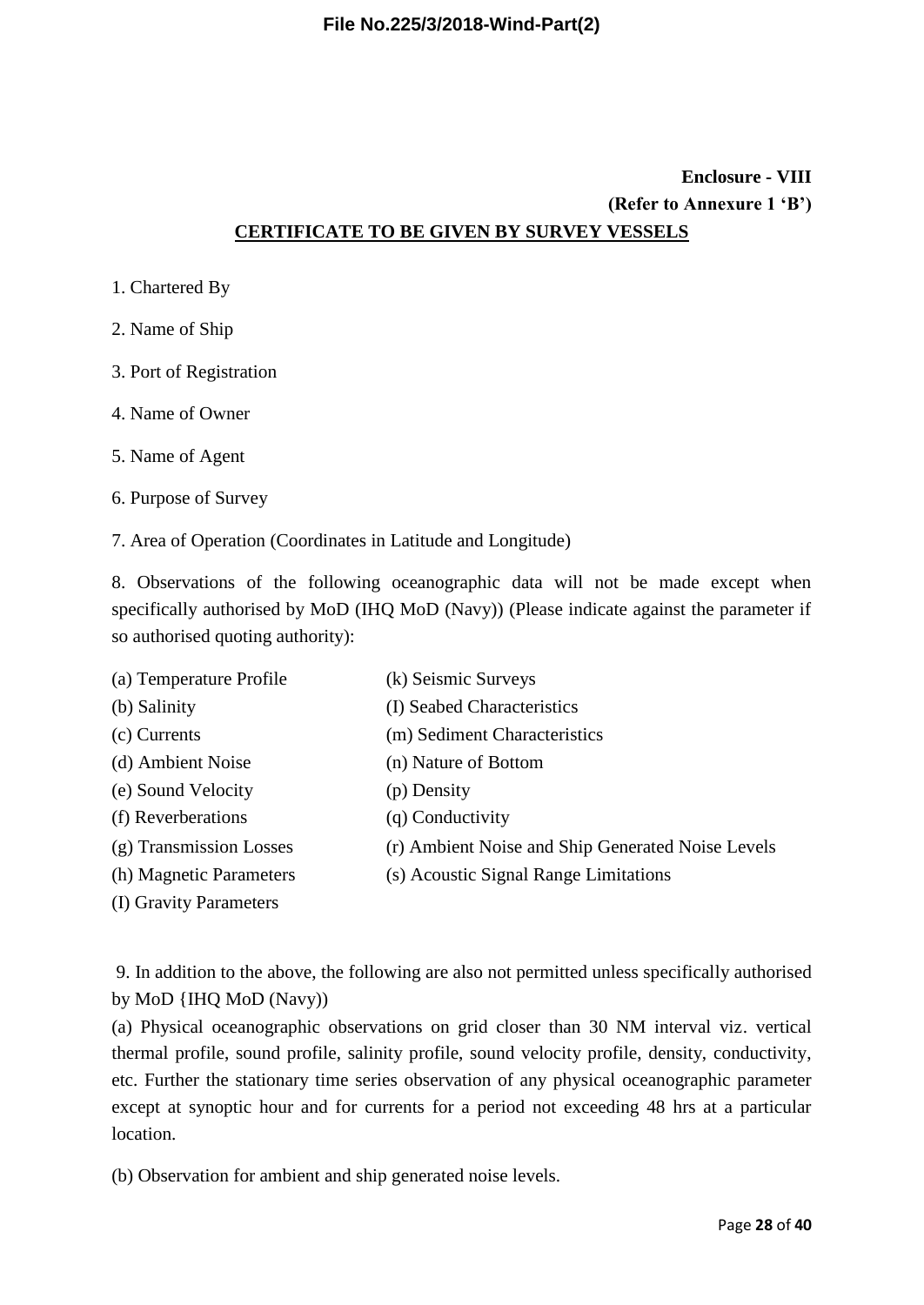(c) Reverberation Observations.

(d) Use of submersibles.

(e) Acoustic signal range limitation observation.

(f) Transmission of Oceanographic Regional Telecommunication Hubs in the IGOSS ante grated Global Data to Ocean Services System,).

10. Embedded raw data processing parameters which can give an indication of average ambient noise, sound velocity in the water column, reverberation, and transmission loss will be filtered out when processing.

11. No survey of any nature whatsoever will be conducted outside areas specified.

12. No unauthorised survey shall be carried out within the India's territorial waters.

13. No unauthorised survey and other investigations shall be carried out within the India's Exclusive Economic Zone.

14. No unauthorised data will be taken out of India for processing or for any other purpose. Entire survey data collected during the survey will be processed utilizing onboard processing facilities or other facilities in India. Raw / processed data will not be imparted/Passed on to any third party without prior approval of MoD.

15. We hereby certify that above vessel during the period of contract will strictly adhere to the following conditions:-

(a) The vessel shall be engaged in bonafide activities only at the area designated.

(b) Raw data will be collected and processed under supervision of the designated representative of the NIWE.

(c) Copies of processed data is to be forwarded to the Chief Hydrographer at NHO, Dehradun and the Directorate of Naval Oceanology and Meteorology (DNOM), IHQ MoD (Navy), Room No. 4, Ground Floor, Talkatora Stadium Annex, Talkatora Garden Road, New Delhi-110001 free of cost by the Licensee, within one month of the completion of the processing of the data.

(d) The Licensee will inform lHQ MoD (N) / Command HQ / HQ ODAG / ODAG Cell in writing on proceeding of the vessel to any port outside India, subsequent to its security clearance, on completion task and on leaving the deployment area.

(e) The Licensee/Master will intimate IHQ MoD (N) / Command HQ / HQ ODAG/ODAG Cell immediately in writing of any change in equipment / personnel onboard.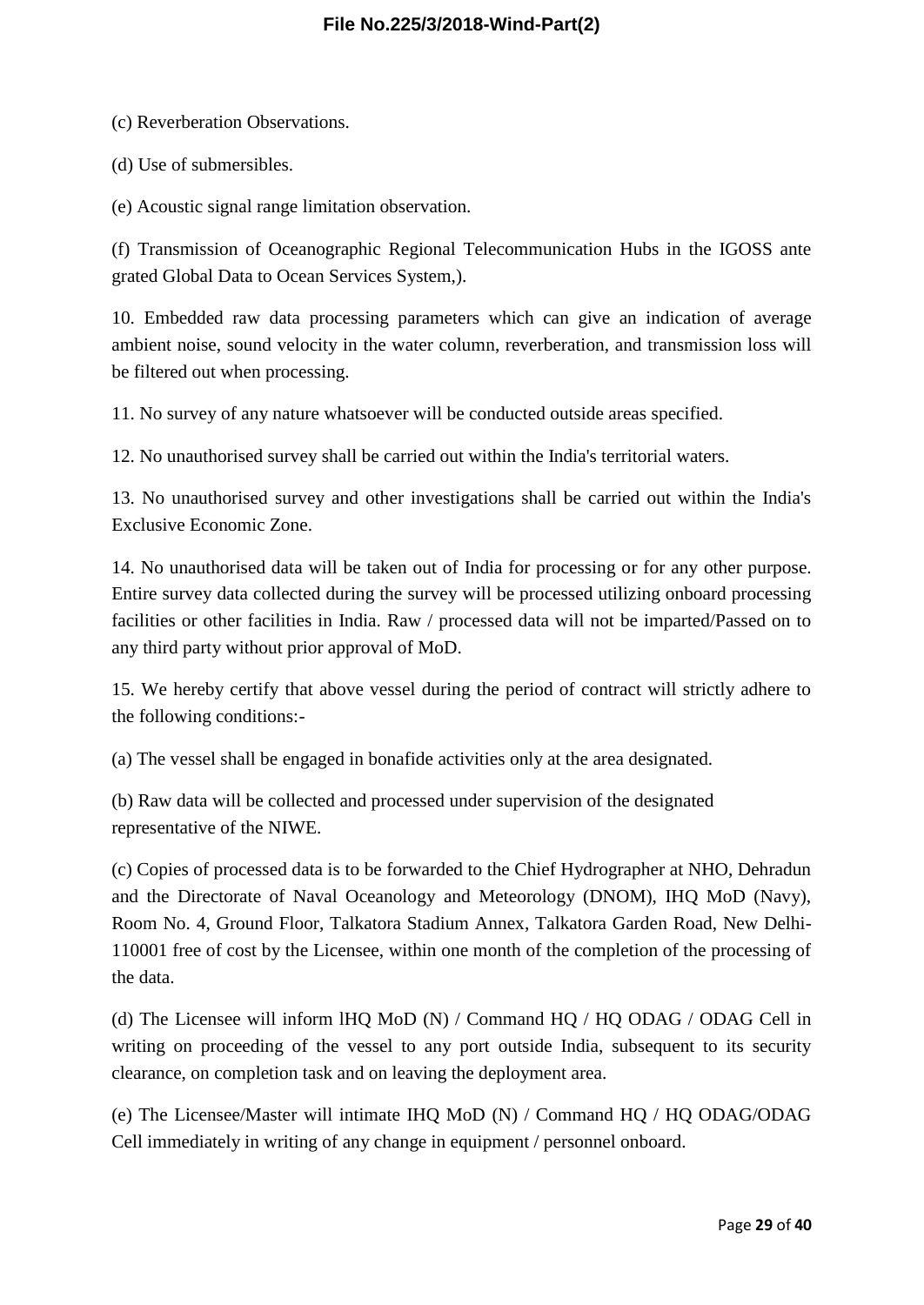(f) The vessel will be presented for re-inspection by Indian Naval Authorities on following occasions:-

- (i) On return from any port outside India.
- (ii) On change of any equipment onboard,
- (iii) As and when required by Naval Authorities.

(g) The Licensee / Master shall liaise with Local Naval Authorities / HQ ODAG / ODAG Cell for issue of NAVAREA warnings, indicating details of the task being undertaken by the vessel, and the safety precautions, required to be adhered by the vessels transiting through the area.

(h) All personnel onboard as per the list attached have been duly cleared by the Ministry of Home Affairs and Immigration Authorities in India. No extra persons will be added, without prior clearance of MHA and Immigration Authorities.

(j) The vessel is not fitted with any data networking/ transmission system.

(k) The data collection will be carried out as per the MoD guidelines.

(l) No undisclosed equipment, arms, ammunition, and dangerous cargo is held on board.

(m) The vessel/licensee will pass its Position, Course, and Speed to MOC ……………by fax/e-mail daily at,..................

(n) Following unauthorised equipment have been sealed/ offloaded……………………..

#### **Authorised rep of licensee Master**

**Date:**

#### **COUNTERSIGNED**

**Officer-in-Charge**

**Date: Naval Security Inspection Team**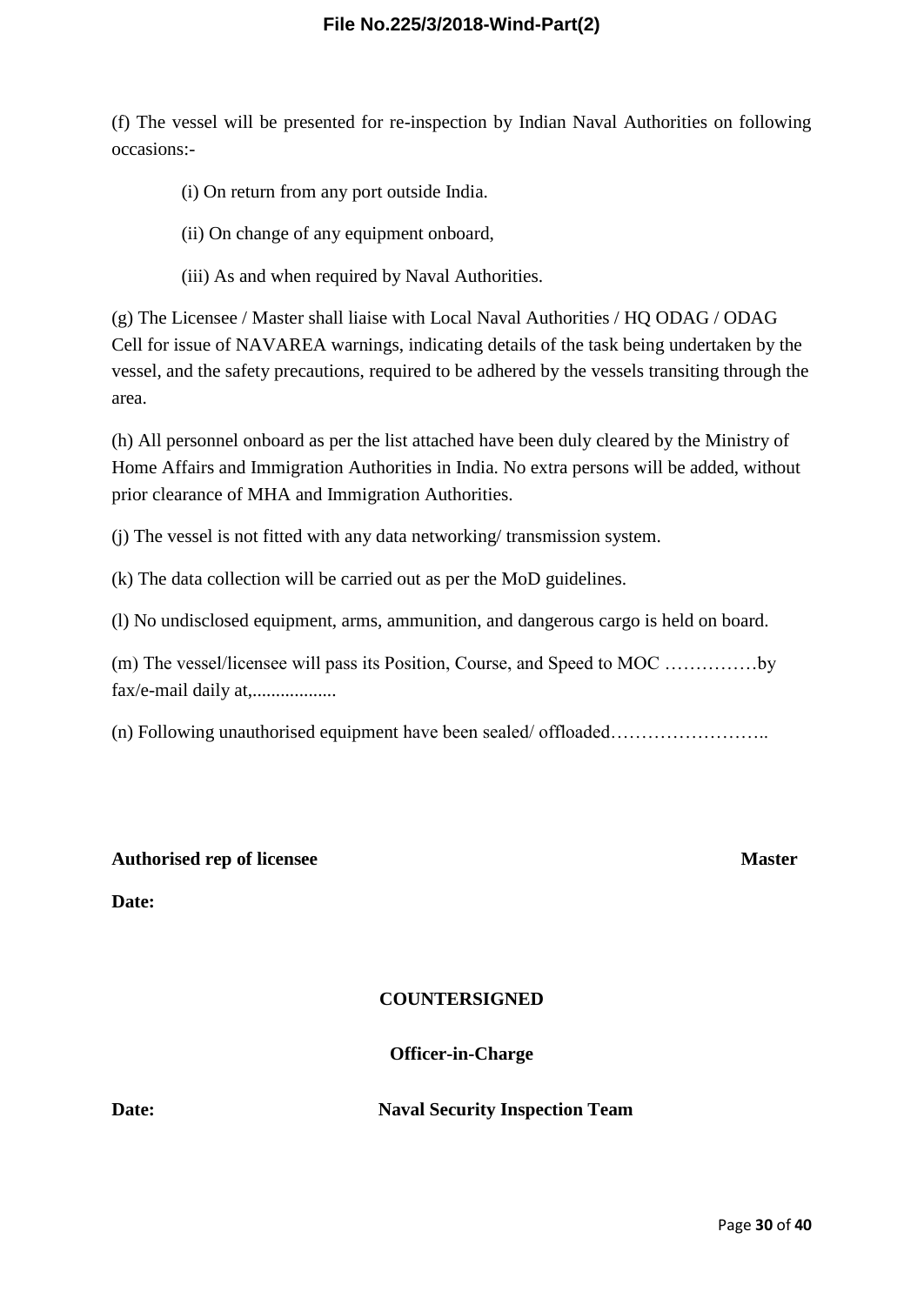## **Annexure 1(C)**

## **(For MoHA clearances)**

## **SECRET**

### **Self Declaration for company and Director(s) for whom security clearance is sought**

- a. Name and address and registration number of the company
- b. Name and address of owners, promoters and directors of the company
	- 1. …………………………………………………..
	- 2. …………………………………………………..
	- 3. ……………………………………………………
	- 4. ……………………………………………………
- c. Is the company owners, promoters or directors listed above, the subject of any

| 1. Preventive detention proceedings (PSA/NSA, etc.) | Yes / No |
|-----------------------------------------------------|----------|
|                                                     |          |

- 2. Criminal Proceedings : Yes / No
- d. If Yes, please provide following details:
	- 1. Detention / Case / FIR / Warrant Number
	- 2. Police station / District / Agency
	- 3. Section of law
	- 4. Name and place of the court
- e. The above mentioned details are in respect of both India and any other foreign country.

Note: The above self declaration is required to be filled and signed by the authorized signatory of the company.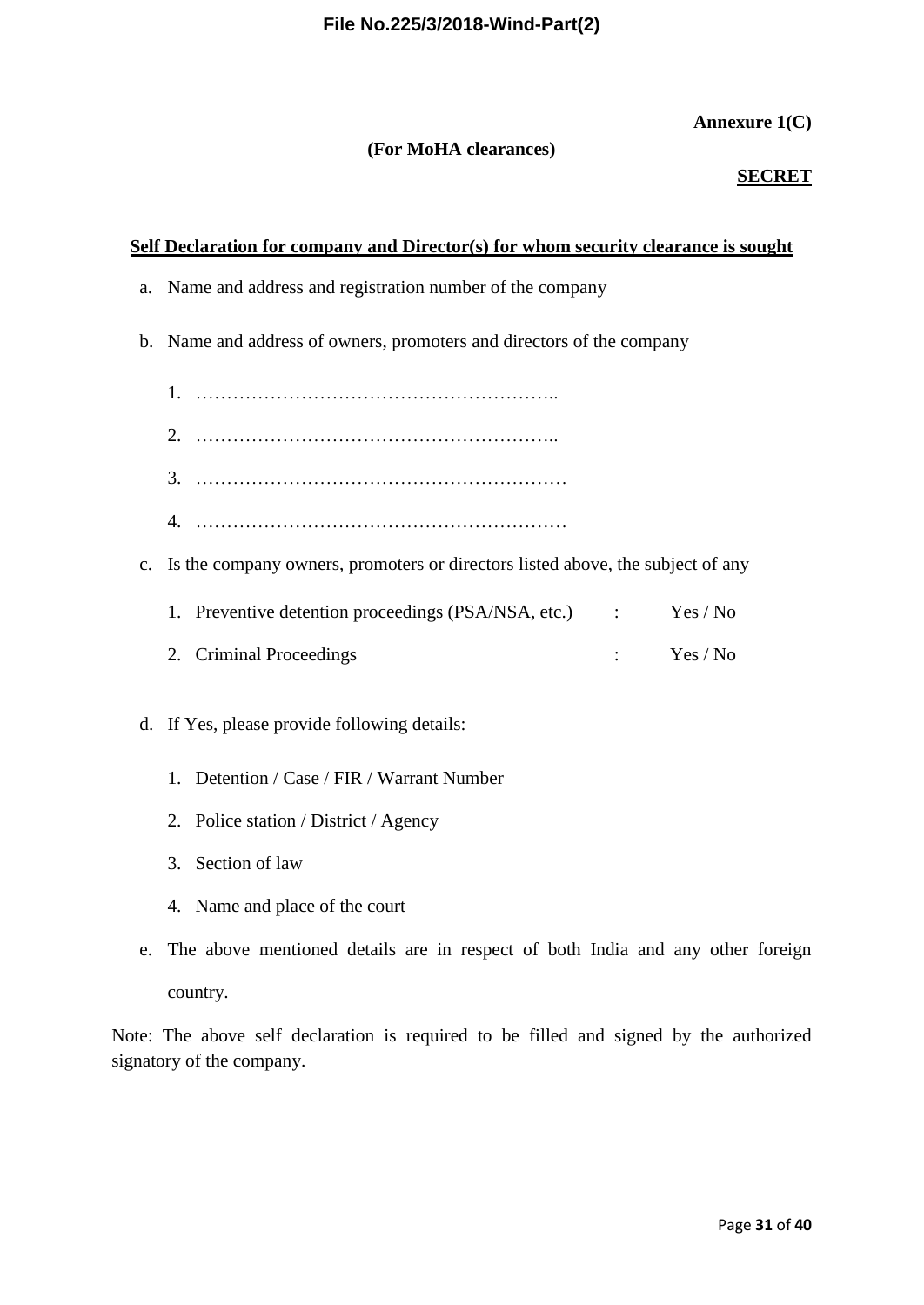## **Annexure 1(D)**

# **(For MoHA clearances**)

# **Application proforma for Security Clearance (others proposals)**

# **I. Details in respect of Company / Firm (Indian / Foreign)**

| Sl. | Full name of the Date             | of   Address of Head Office,   Previous name of the   Details of earlier   Complete details |                                      |             |
|-----|-----------------------------------|---------------------------------------------------------------------------------------------|--------------------------------------|-------------|
| No. | company                           | and its registration of Regional Offices and company, if any                                | approvals, if any about the proposed |             |
|     | foreign collaborator, the company | Registered Office                                                                           | $(ref.no \& date)$                   | activities. |
|     | if any.                           |                                                                                             |                                      |             |
|     |                                   |                                                                                             |                                      |             |
|     |                                   |                                                                                             |                                      |             |

# **II. Details in respect of Directors / Key Executives**

| Sl. |               |     | Full name of the Board of   Present position   Date of   Parentage |  | Present   | & Nationality | Passport                 | Contact |      |
|-----|---------------|-----|--------------------------------------------------------------------|--|-----------|---------------|--------------------------|---------|------|
|     | No. Directors | and | Key   held with date   Birth                                       |  | Permanent |               | Nos.<br>and              | address | $\&$ |
|     | Executives    |     | (Wherever $\vert$ (since when)                                     |  | Address   |               | issue date, if telephone |         |      |
|     | applicable)   |     |                                                                    |  |           |               | any.                     | number. |      |
|     |               |     |                                                                    |  |           |               |                          |         |      |
|     |               |     |                                                                    |  |           |               |                          |         |      |
|     |               |     |                                                                    |  |           |               |                          |         |      |

**III. Details of Criminal cases, if any, against the Company / Director(s)**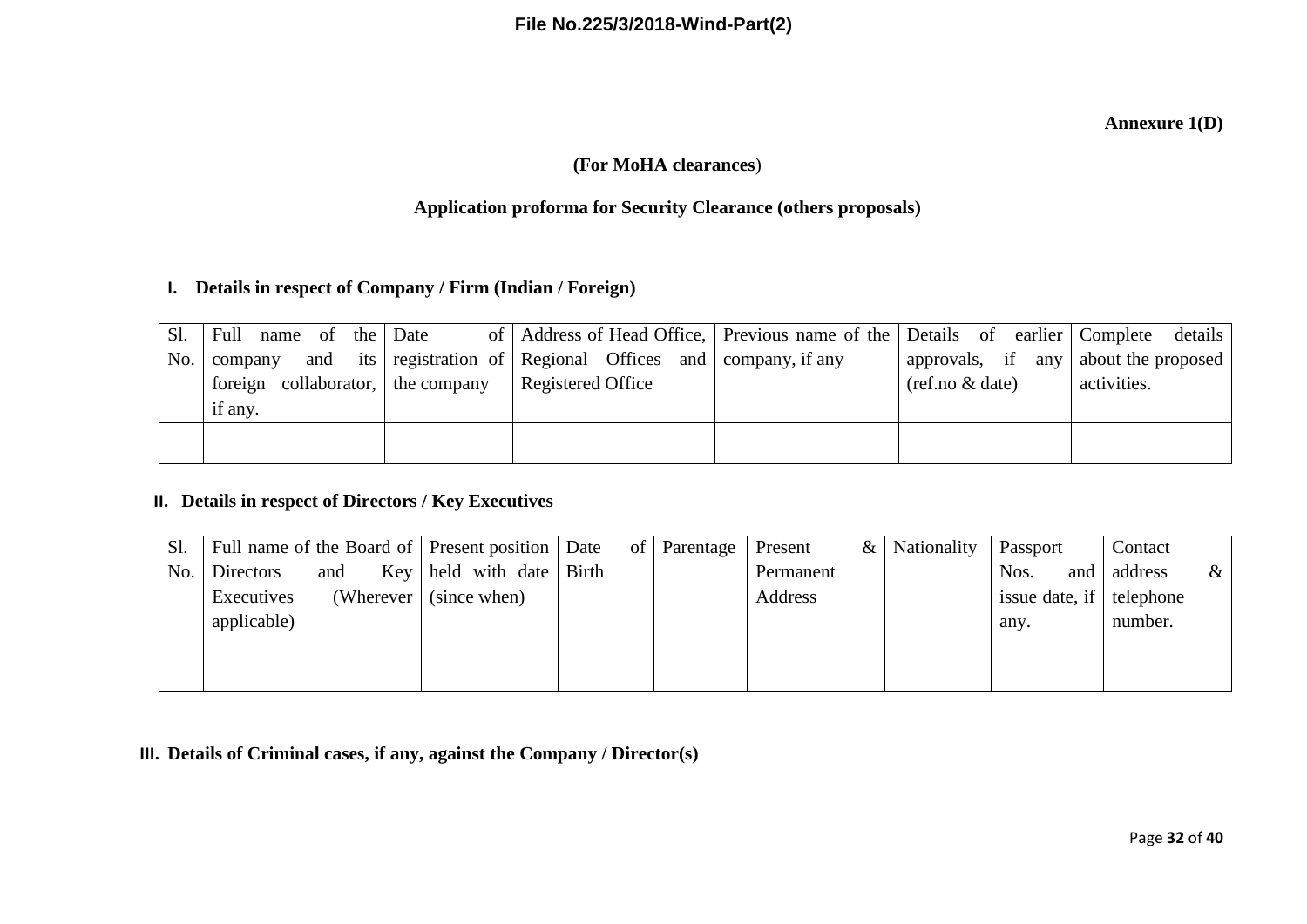#### **Annexure 2**

#### **Letter of Consent**

No. NIWE/WRA&O/OWPP/<Proj. Name>/<Year>Date:

To

<Addressed to applicant>

# **Sub: Letter of Consent for carrying out Offshore Studies And Surveys at**   $-$ reg

## **Ref: Your application for carrying out the studies and surveys vide no. dated**

Dear Sir / Madam,

With reference to your application, approval has been accorded by concerned Ministries / Departments of Government of India, You have been accorded clearance for carrying out the following studies at the location (Lat: \_\_\_\_\_ Long: \_\_\_\_\_ ).

|               | <b>Wind Resource Assessment</b>      | <b>Remarks</b>                |
|---------------|--------------------------------------|-------------------------------|
| a.            | Metrological Mast                    | Timeline for                  |
| $\mathbf b$ . | Remote Sensing(LIDAR / SODAR)        | completion of<br>the activity |
| $\mathbf{II}$ | <b>Oceanography &amp; Bathymetry</b> |                               |
| a.            | Geophysical Survey                   | will be                       |
| $b$ .         | <b>Geotechnical Survey</b>           | indicated by                  |
| III           | <b>Met – Ocean Studies</b>           | NIWE to the                   |
| a.            | Wave                                 | private                       |
| b.            | Tide                                 | developer.                    |
| c.            | Current                              |                               |

Studies and Surveys------------- for which this consent is given should commence within six months of issue of this letter, failing which the consent would be treated as withdrawn. In exceptional circumstances an extension may be granted by DG NIWE.

Further, complete data as collected should be submitted to NIWE on -------(monthly/ quarterly/ annual/ completion of work). Non submission of data or incomplete submission of data would lead to withdrawal of this consent. The data should not be shared with any other private agency without specific consent of NIWE.

The letter of consent is subject to the strict adherence of the Guidelines for Offshore Wind Power Assesment Studies and Surveys and other relevant Regulations imposed by various ministries such as Ministry of Defence, Ministry of Home Affairs, Ministry of External Affairs, Department of Space and the Government of India from time to time. Any Deviation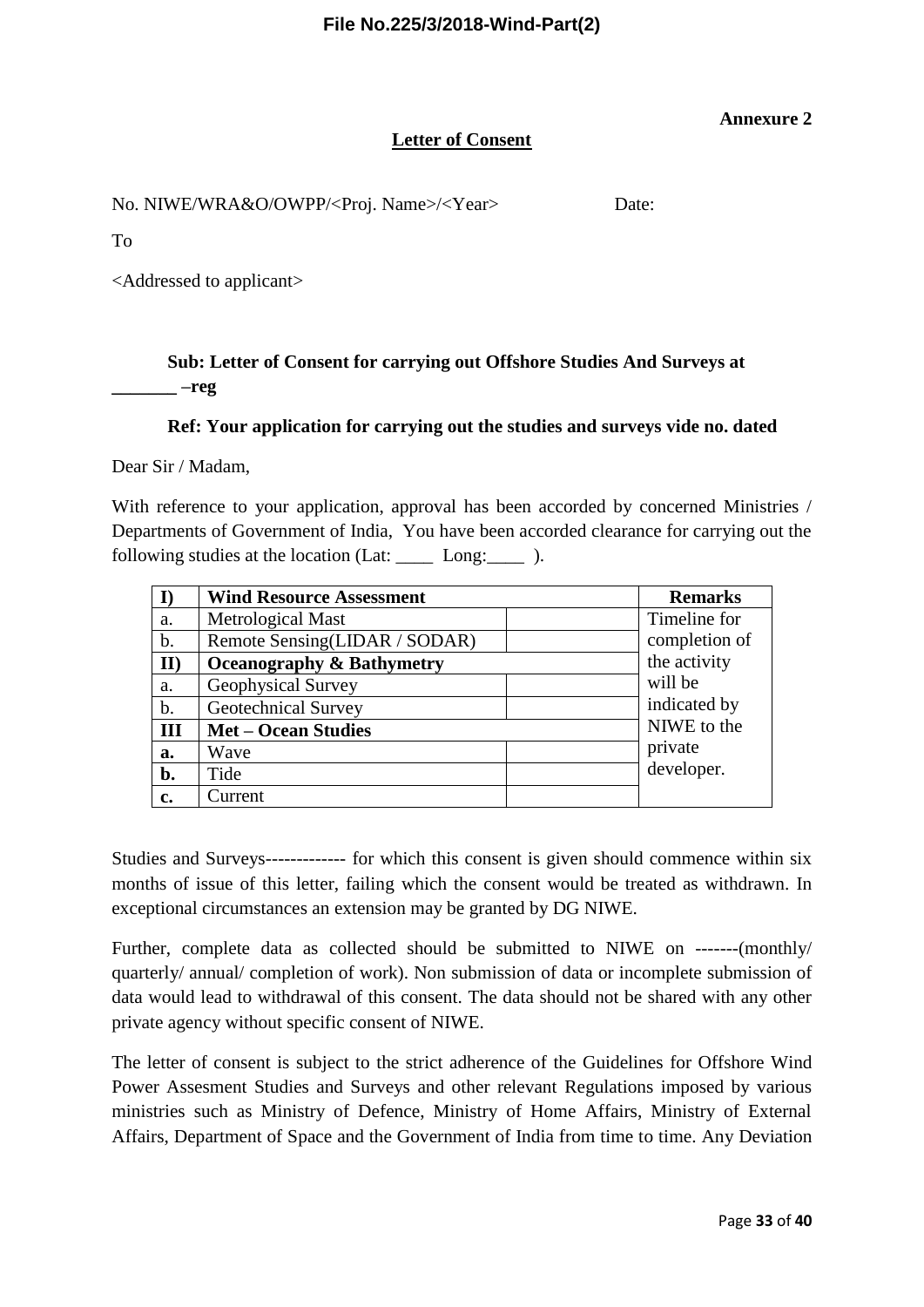from the Rules and Regulations at any point of time may lead to the immediate cancellation of this letter of consent.

**Director General**

**NIWE**

**Annexure 3**

## **UNDERTAKING**

(To be signed by Authorised Signatory)

| having obtained permission from NIWE for carrying out the measurements as detailed below: |
|-------------------------------------------------------------------------------------------|

…………………… ………………… ………………………

I/We hereby undertake that:

- the offshore data collected will be passed on wholly to NIWE, MoD and NHO without concealing or suppressing any data at no cost in digital form. NIWE will have the right to use this data for International Competitive Bidding for allocating the offshore zones / other government purposes.
- the company will not indulge in any other activity within the allocated area other than the purpose for which the Letter of Consent issued by NIWE.
- the company will not undertake any other activity which has potential to damage environment and compromise security of the country.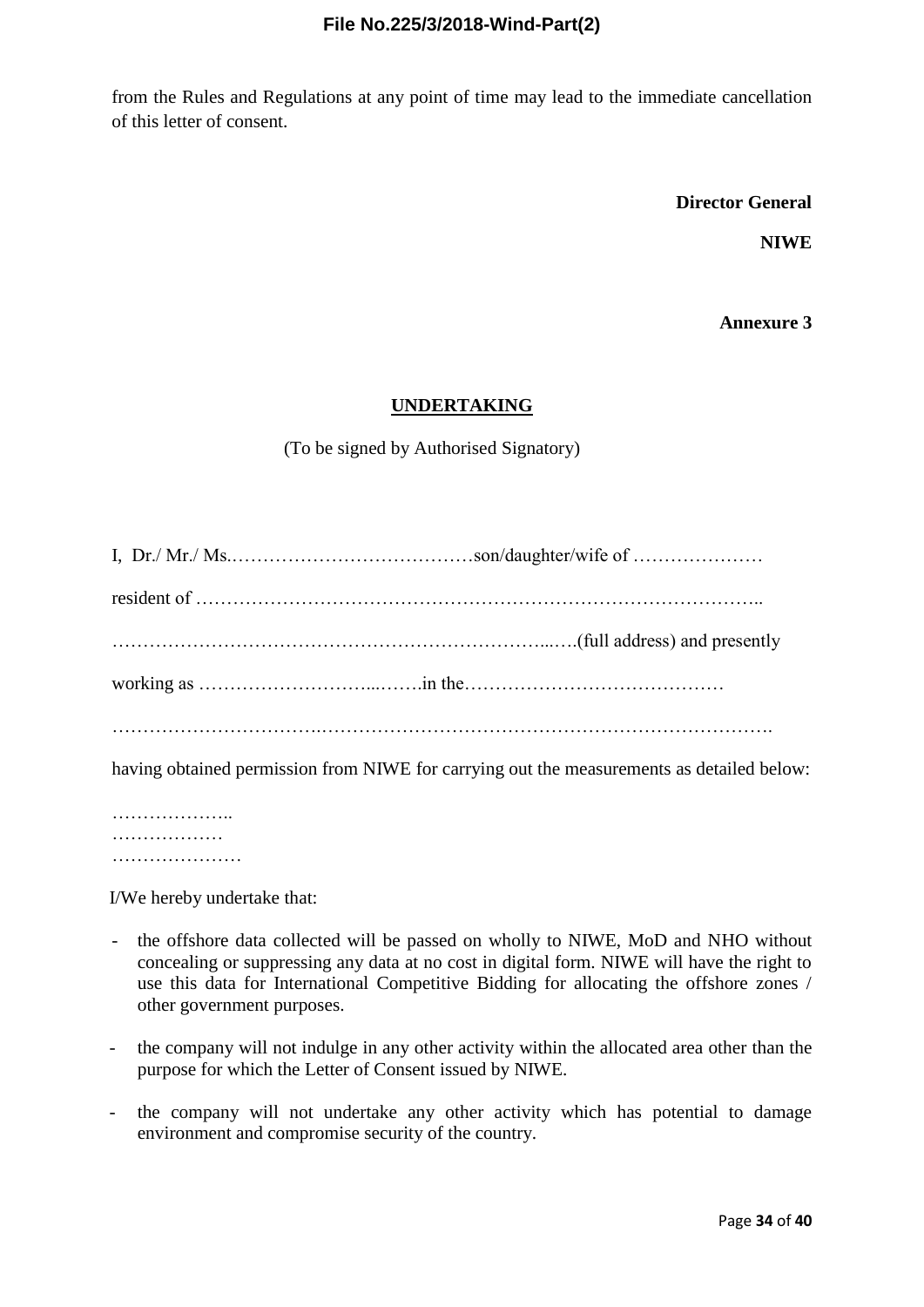Signature………………………....

Date………………. Name……………………………. (Designation and seal of the organization)

**Annexure 4**

#### **STANDARDS FOR OFFSHORE MEASUREMENTS**

#### **A) Meteorological Mast and instruments**

- 1. The met mast should be able to withstand for basic wind speed of 50 m/s (180 kmph) as per IS-875.
- 2. Mast should be designed as per IS800:2007.
- 3. Booms should be designed and installed as per IEC 61400-12-1 and as per IS800:2007
- 4. Cup type anemometer has to be used for the measurements. Along with cup anemometer the developer may mount ultrasonic anemometer to measure 3D wind profile at the higher height.
- 5. Instrumentation should be of the highest accuracy, and have least sensitivity to changing atmospheric and environmental conditions. Anemometers should be 'Class 1' as per the classification given in the latest edition of IEC 61400-12-1.
- 6. The primary (top-most) anemometer should be mounted using a vertical mounting arrangement to ensure lowest possible flow distortion, as recommended in IEC 61400-12-1. The mounting of all instruments must be done as recommended in IEC 61400-12-1.
- 7. Wind speed measurements at multiple heights on the mast are recommended in order to characterise the vertical variation of wind speed (wind shear) and add redundancy to the system.
- 8. Anemometers should be calibrated at a fully approved MEASNET facility prior to installation. Calibrations should also be conducted after the measurement campaign.
- 9. Traceability of the gathered data should be achieved through appropriate documentation and quality systems
- 10. The met mast should contain all the weather measuring devices including pressure, temperature, relative humidity, rain gauge and pyranometer.

#### **B) Platform Mounted LiDAR**

1. The existing Standards on measurements using remote sensing technologies do not cover offshore remote sensing devices. The basic practices listed in IEA RP 15 (covering ground based vertically profiling remote sensing), can be used as a guide for deployment of offshore LiDAR on a fixed platform.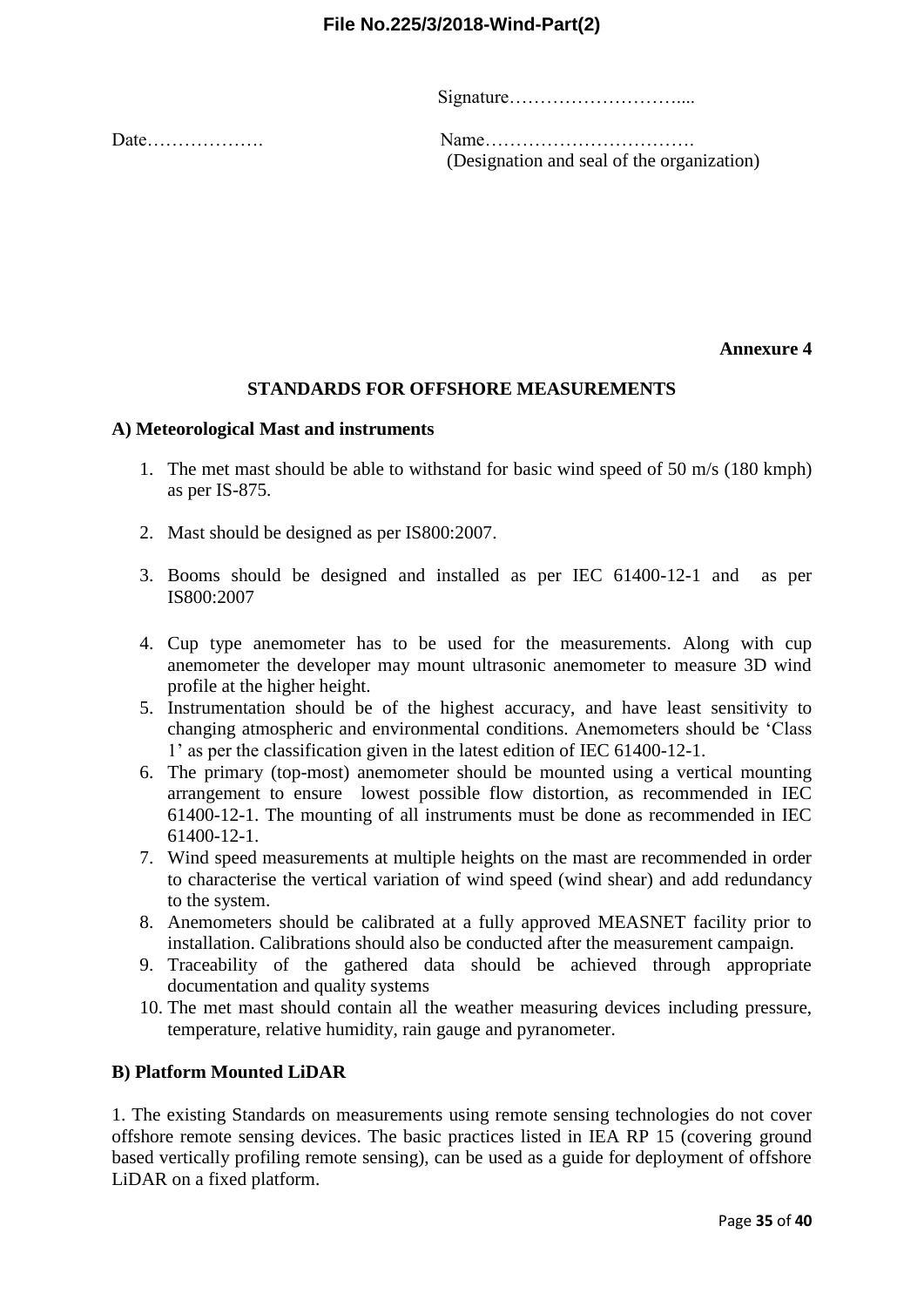2. A pre- installation factory calibration of the LiDAR should be conducted. The LiDAR should also be verified against a meteorological mast by an independent testing organisation, both pre- and post- measurement campaign.

3. Installation of the LiDAR device should be such that no overhead obstructions interfere with the laser or cause flow distortion in the measurement cone.

4. Calibration, installation and maintenance of the LiDAR device should be documented throughout the measurement campaign.

## **Annexure 5**

## **A. Verification of Procedure of Off Shore Wind Monitoring**

#### **The following details are to be furnished to National Institute of Wind Energy, Chennai.**

#### **1. SITE PLAN**.

a. Photographs of the monitoring station from eight azimuth directions.

b. Survey of India map and Google Map on which the exact location of the station is clearly marked (mention Geo coordinates - latitude & longitude) in WGS format.

c. Scaled site plan with immediate obstacles if any (<100m) clearly marked WGS format.

d. Give the location of nearest NIWE monitoring station /LiDAR location (if any) vis-à-vis the station under consideration.

## **2. STATION INSTALLATION REPORT (Should be submitted within 10 days after installation of wind mast/ LiDAR sub-structure)**

a. The report shall contain detailed description of the site.

b. Height of the mast, height of sensors (anemometer, wind vane, temperature, pressure & humidity sensors).

c. Foundation details both for LiDAR and mast.

d. Anemometer and direction sensor mounting arrangements.

e. Model and serial number of sensors and data-loggers.

f. Method ensured to set up direction sensor.

g. Date of installation and dismantling.

#### **3. DETAILS OF INSTRUMENTATION**

a. Manual readings are not acceptable.

b. Fully automatic data loggers shall be used. The data loggers must collect time correlated time series data for wind speed and direction and other meteorological parametres etc. Details of the instrumentation employed should be furnished.

c. All sensors used shall possess valid calibration certificates.

d. The calibration certificates shall be produced for verification within one month after the installation of the mast.

e. In case of any instrument malfunctioning, it will be replaced immediately as per the above details and the same will be notified to NIWE.

## **4. DATA COLLECTION, STORAGE AND PROCESSING**

a. Data retrieval periodicity.

b. Methods used for data management and security.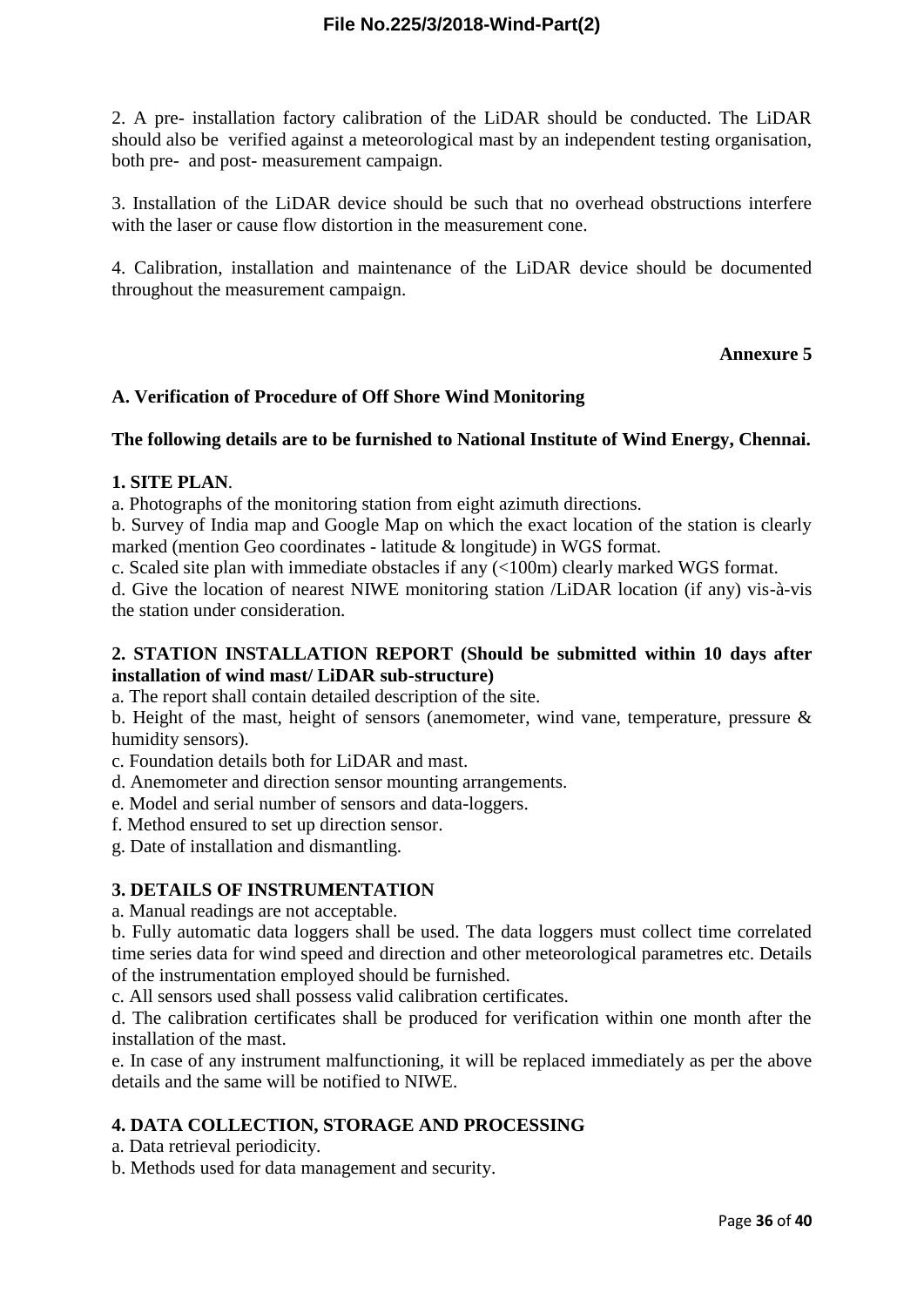c. Raw data files (Binary & ASCII) for verification. This shall be kept confidential by NIWE.

- d. Details of software used for storage and management of data
- e. Details of software used for analysis.

f. Monthly report and yearly report of wind data with joint frequency distribution.

#### **5. OCEANOGRAPHIC / BATHYMETRIC DATA**

- a. Data retrieval periodicity.
- b. Methods used for data management and security.
- c. Raw data files (Binary & ASCII) .This shall be kept confidential.
- d. Details of software used for storage and management of data
- e. Details of software used for analysis.

#### **Annexure 6**

#### **CONFIDENTIALITY AND NON-DISCLOSURE AGREEMENT**

THIS CONFIDENTIALITY AND NON-DISCLOSURE AGREEMENT ("Agreement") made and entered into this by and between:

**---------------------------------------------, (hereinafter referred to as the DISCLOSING PARTY)**

#### AND

### **NIWE, having its Office at Velachery – Tambaram Main Road, Pallikaranai, Chennai – 600 100, Tamil Nadu, India (hereinafter referred to as the RECEIVING PARTY)**

(both the parties collectively hereinafter called as the Parties), shall govern the conditions under which the Parties shall exchange non-public confidential, trade secret, or proprietary information relating to the business of Disclosing Party. Confidential Information is defined as:

- (i) all non-public, confidential or secret processes, plans, formulae, data (including cost and performance data), inventions, machinery, drawings, papers, writings, specifications, manufacturing or design procedures and techniques, methods, technology, know-how, programs, databases, source codes, devices and materials related to the business, products, services or activities (either existing or under development) of the Disclosing Party regardless of whether or not any or all of the foregoing are, may or can be patented or copy righted;
- (ii) marketing materials and sales collateral, operating processes, selling procedures, pricing information, and sales volumes;
- (iii) any supplier usages and requirements, and any list of clients, prospects, customers, suppliers or business contacts;
- (iv) information regarding the Parties' technical and professional staff, including their qualifications and fields of expertise, or
- (v) any other information or aspect of or related to any of the trade, business, finances, products, suppliers, technology, staffing or activities of the Disclosing Party, which are non-public, confidential, secret or of a proprietary nature.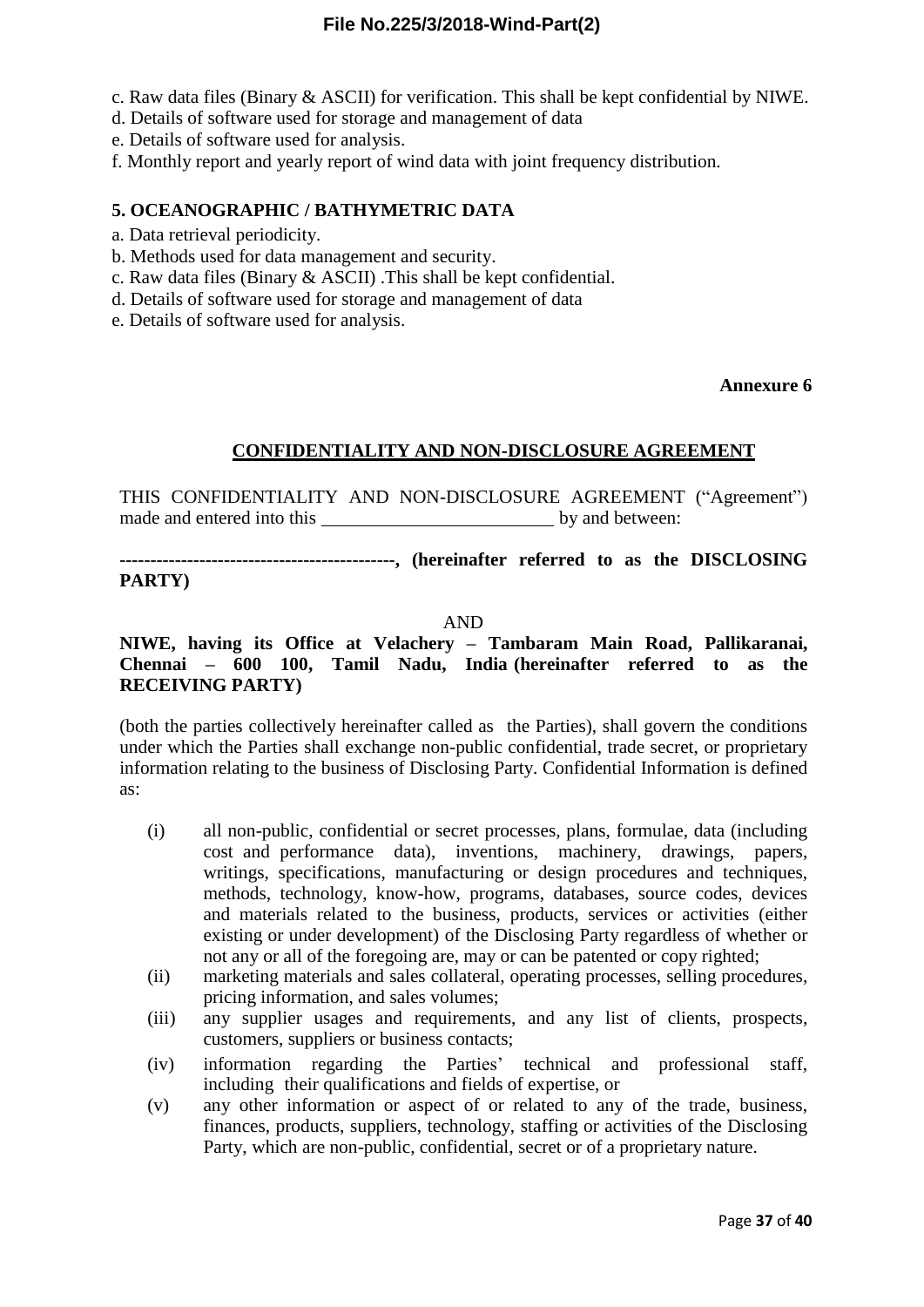- 1. Purpose for disclosure (hereinafter Purpose): The Receiving Party shall evaluate the Confidential Information of Disclosing Party. The Receiving party agrees (i) to make no other use whatsoever of any Confidential Information of the other party provided hereunder, and (ii) not to disclose the Confidential Information to others (except to such of the receiving party's employees who reasonably require access to the Confidential Information for the specific Purpose set forth above, and who are bound, in writing by obligations of confidentiality substantially similar to those set forth in this Agreement).
- 2. The obligations of Paragraph 1 shall not apply to:
	- a. Information that was in the receiving party's possession at the time of disclosure, and which was obtained free from obligation to any third party;
	- b. Information which is now, or becomes in the future, public knowledge other than through acts or omissions of the receiving party;
	- c. Information that was lawfully obtained from sources free from obligation to any third party; and
	- d. Information that is developed by the receiving party independently, without access to the Confidential Information.

No combination of individual items of Confidential Information shall be deemed not to be confidential, secret, or proprietary and subject to the obligations of Paragraph 1 merely because the individual items are subject to one or more of the above listed exceptions; a combination shall be deemed not to be confidential only if the entire combination itself is subject to one of the above listed exceptions.

- 3. Upon the disclosing party's written request, the receiving party shall return all Confidential Information in tangible form in its possession or shall destroy all Confidential Information in machine-readable form in its possession. The receiving party shall certify in a written, executed document that all tangible Confidential Information has been returned or that all machine-readable Confidential Information has been destroyed.
- 4. Nothing in this Agreement shall be construed by implication, estoppels, or otherwise as establishing any type of commitment or right for either party to make any commitment with, for, or on behalf of the other party.
- 5. Nothing in this Agreement shall create, imply, or evidence any partnership or joint venture between the Parties, or the relationship between them of principal and agent. The Parties agree that they do not acquire any rights to use, and expressly agree not to use, in advertising, publicity, or other marketing activities, any name, trade name, trademark, or other designation of the other party, except to perform authorized functions.
- 6. Nothing in this Agreement shall restrict the Parties from using any ideas, concepts, know-how, techniques, or information learned or retained by its personnel from sources other than Confidential Information as part of their general skill, knowledge, talent and expertise.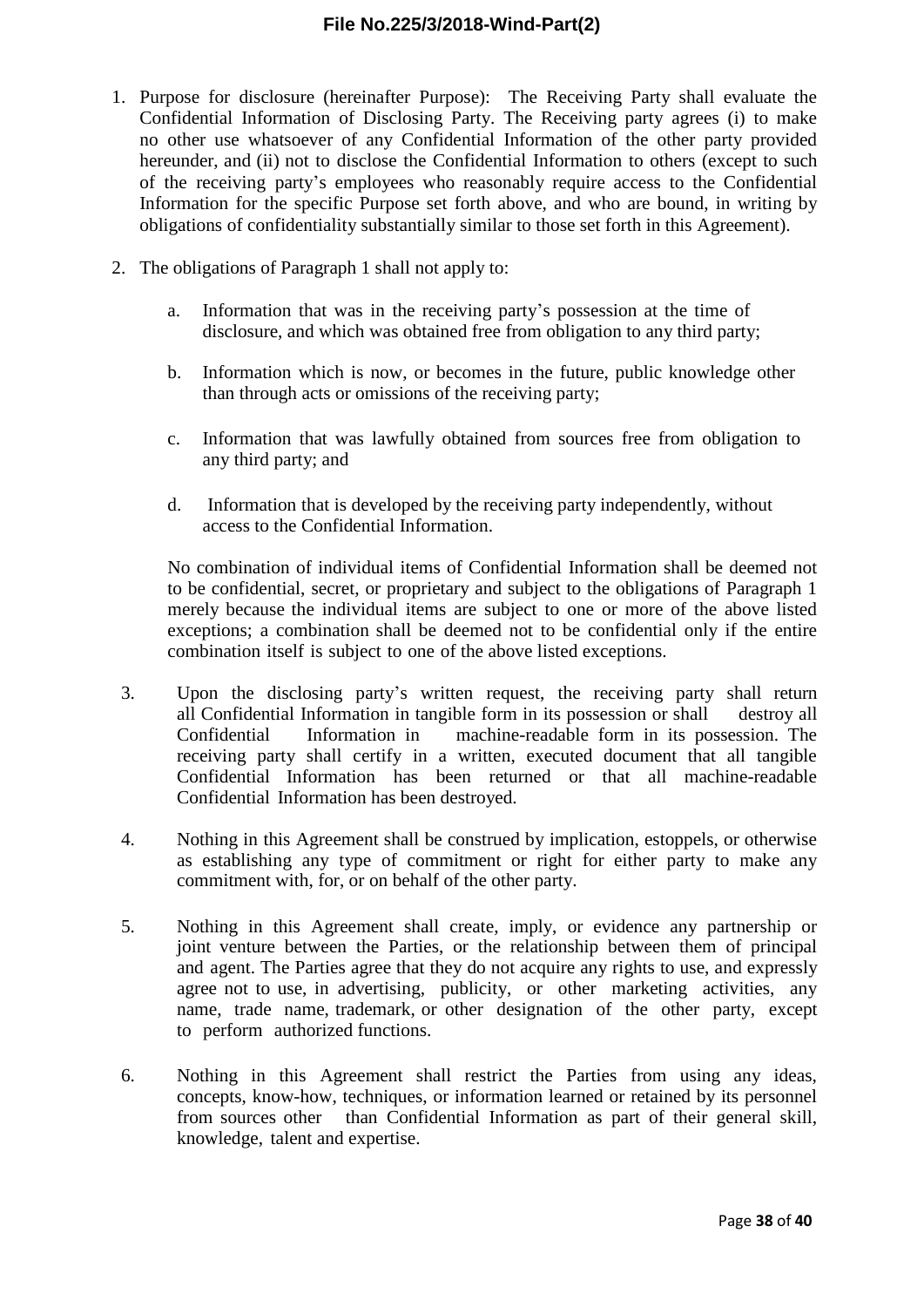- 7. The parties recognize that any breach of this agreement will result in irreparable injury to the disclosing party and that monetary damages alone will be an inadequate remedy in such case, and the receiving party therefore agrees that the disclosing party may, if it so elects, institute and prosecute proceedings in any court of competent jurisdiction, either in law or in equity, to obtain damages for any breach of this agreement, or to enforce the specific performance of this agreement by the receiving party, or to restrain or enjoin the receiving party from all activities in violation of this agreement.
- 8. No change in this Agreement shall be effective unless such change is mutually agreed upon, in writing, by both Parties.
- 9. This Agreement may not be assigned. This Agreement shall continue for the benefit of, and shall be binding upon, the Parties hereto and their respective successors, heirs, and legal representatives.
- 10. This Agreement shall be deemed executed within, and interpreted in accordance within the prevailing laws coming under the jurisdiction of the Courts in Chennai.
- 11. The obligations of the Parties under the terms of this Agreement shall remain in effect for one year from the Effective Date hereof.
- 12. Each party warrants to the other party that with respect to each item of Confidential Information disclosed by such party to the other party pursuant to this Agreement, such party shall have all rights, permissions, approvals, and authority necessary for the lawful disclosure of such Confidential Information to the other party and shall otherwise have full authority to enter into and perform its obligations under this Agreement.
- 13. The Agreement shall be governed by and construed exclusively in accordance with Laws of India. The parties hereto shall endeavour to resolve all disputes arising from or in connection with this Agreement, or the breach, amicably between themselves. If the same remains unresolved within thirty (30) days from the date of the matter being raised by either party, either party may refer the dispute for settlement by arbitration.. The arbitration shall be carried out by the Secretary, Ministry of New and Renewable Energy, Government of India, or his/her nominee. The award passed by the presiding Arbitrator shall be final and binding on both the parties. The arbitration proceeding shall be conducted in accordance with this provisions of the Indian Arbitration & Conciliation Act, 1996. The arbitration proceedings shall be held either in Chennai.

Courts in Chennai alone shall have the jurisdiction in respect of all matters arising out of this agreement, which is incidental or consequential to the arbitration clause as stipulated in this contract.

A person who is not a party to this Agreement has no right under the Contracts (Rights of Third Parties) Act 1999 to enforce or to enjoy the benefit of any term of this Agreement.

IN WITNESS WHEREOF, the Parties hereto have caused this Agreement to be executed by their duly authorized representatives effective as of the date and year first above written.